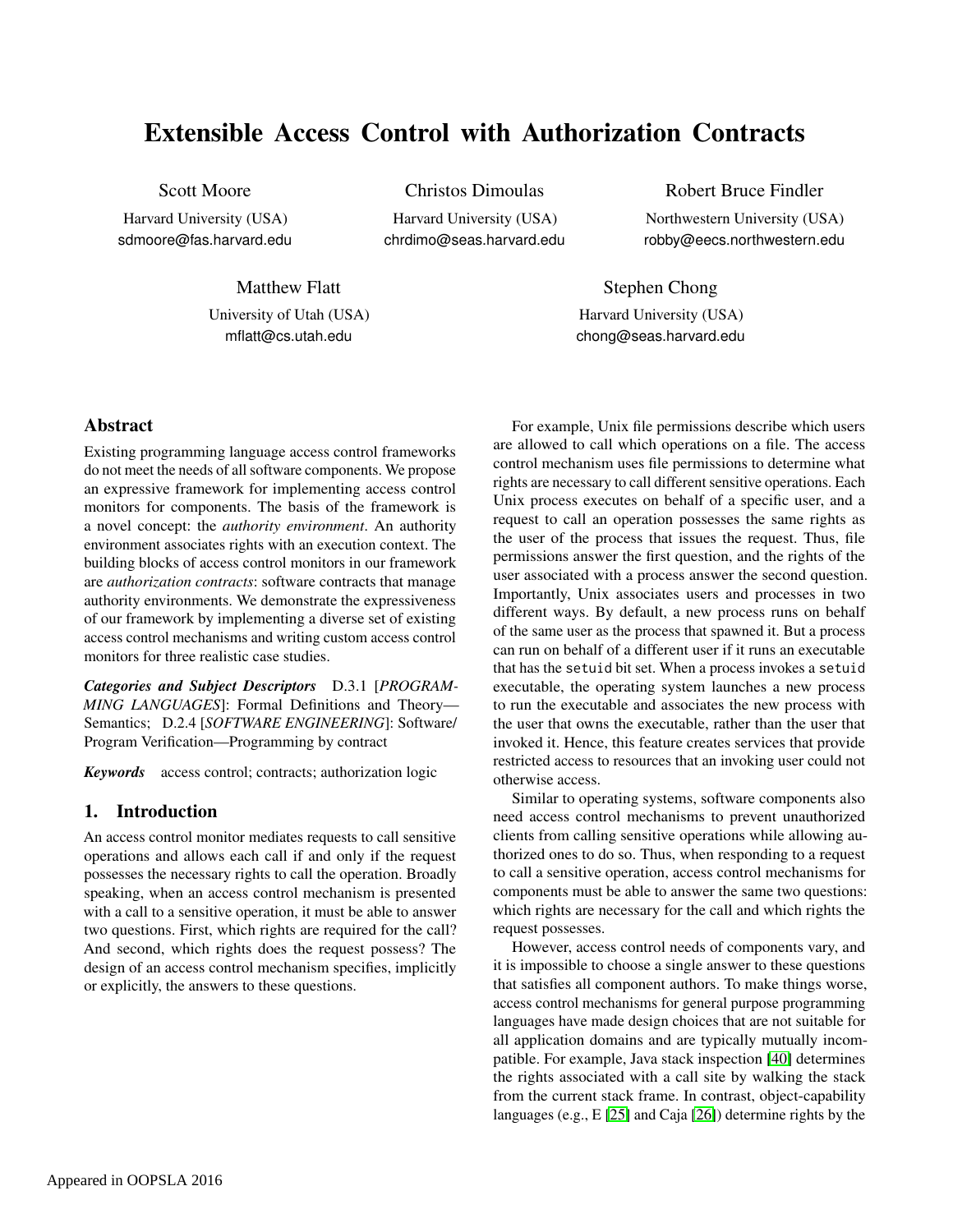lexical structure of the program: a code may call operations on exactly those resources that are reachable from variables in the code's text.

In this paper we propose a new, extensible access control framework that allows component authors to design access control monitors that suit their needs. The framework supports the design and implementation of many different novel and existing access control monitors for software components. Moreover, because different monitors are implemented using a common framework, different software components within the same application can use different access control mechanisms.

The framework builds on a novel concept: the *authority environment*. Just as each execution context has a variable environment that maps variable identifiers to values, each execution context has an authority environment that associates the context with its rights to call operations. The rights that a call to a sensitive operation possesses are those possessed by the authority environment of the call's execution context.

By analogy with dynamic and lexical scoping of variable environments, we identify two ways in which an execution context can receive authority:

- 1. *dynamically,* by inheriting the authority environment of the surrounding execution context, and
- 2. *lexically,* by capturing the authority environment of the execution context where it is defined.

Returning to the Unix file system example, a process receives authority dynamically when it inherits the user of the process that launched it. A process receives authority "lexically" when it runs a setuid executable.

Based on the correspondence with variable scoping, we define a framework for designing access control monitors as sets of monitor actions that manipulate authority environments ([§3\)](#page-3-0). We implement our framework as a library for Racket [\[16\]](#page-15-3) without changes to the language's runtime. We use *higher-order contracts* [\[15\]](#page-15-4) to specify where an access control monitor should interpose on a program and how it should manage authority environments. Contracts are executable specifications attached to software components that support separation of concerns by removing defensive checks from code implementing functionality [\[22](#page-15-5)[–24\]](#page-15-6). In the same way, our *authorization contracts* separate the task of access control from the program's functionality.

The design of this framework presents four major contributions:

- 1. the introduction of *authority environments* as a unifying concept for access control mechanisms ([§2\)](#page-1-0),
- 2. the introduction of *context contracts* to check and enforce properties of execution contexts ([§3.1\)](#page-3-1),
- 3. a novel *authorization logic* for representing and querying authority in authority environments ([§3.2\)](#page-7-0), and
- 4. *authorization contracts* that specialize context contracts for managing authority environments and enforcing access control policies expressed in the logic ([§3.3\)](#page-8-0).

We have used the framework to implement diverse access control mechanisms: discretionary access control, stack inspection, history-based access control, and object-capabilities ([§4\)](#page-9-0). We demonstrate the practicality of our approach with three realistic case studies ([§5\)](#page-11-0).

### <span id="page-1-0"></span>2. Authority Environments

In this section, we introduce *authority environments* as a unifying concept for access control. First, we review the differences between lexical and dynamic scoping ([§2.1\)](#page-1-1). Then we describe the connection between lexical and dynamic scoping and access control ([§2.2\)](#page-2-0) and show how we can use scoping in the design of a framework for writing access control monitors ([§2.3\)](#page-2-1). Throughout, we use small examples in the Racket programming language [\[16\]](#page-15-3).

### <span id="page-1-1"></span>2.1 Lexical and Dynamic Scoping

The scope of a variable binding is the spatial and temporal part of the program in which it is visible. A common way to categorize strategies for assigning scopes to bindings is as either *lexical* or *dynamic*. Earlier work distinguishes between the *scope* of a binding, which describes where the binding is visible in the program text, and the *extent* of a binding, which describes when the binding is visible during execution. Dynamic scope often refers to bindings that have dynamic extent and "indefinite" scope. Here, we use dynamic scope to refer to bindings that have dynamic extent and lexical scope, also called "fluid" scope [\[17,](#page-15-7) [34,](#page-15-8) [35\]](#page-15-9).

Under lexical scoping, a variable refers to the binding from its closest binder in the textual structure of the program. For example, in the Racket expression below, the variable x in function f refers to the binding in the outer-most **let** statement. The evaluation of this expression returns  $\theta$  since the inner-most **let** statement has no effect on the value x binds within f.

```
( let ([ x 0])
  ( let ([ f ( lambda () x ) ])
    ( let ([ x 42])
       (f)))
```
In a programming language with fluid scoping, programmers can instead associate a binding with the dynamic extent of an expression. That binding is visible to any code that runs in the dynamic extent of the expression. For example, the following Racket expression defines a new fluidly-scoped variable x with default value 0. The **parameterize** expression binds x to the value 42 in the dynamic extent of its body. The variable x in the body of f refers to the most recent binding rather than the closest one in the program text. Since f is invoked within the **parameterize** expression, the program evaluates to 42 instead of 0.

( **let** ([ x ( **make-parameter** 0) ]) ( **let** ([ f ( **lambda** () ( x ) ) ]) ( **parameterize** ([ x 42])  $(f))$ )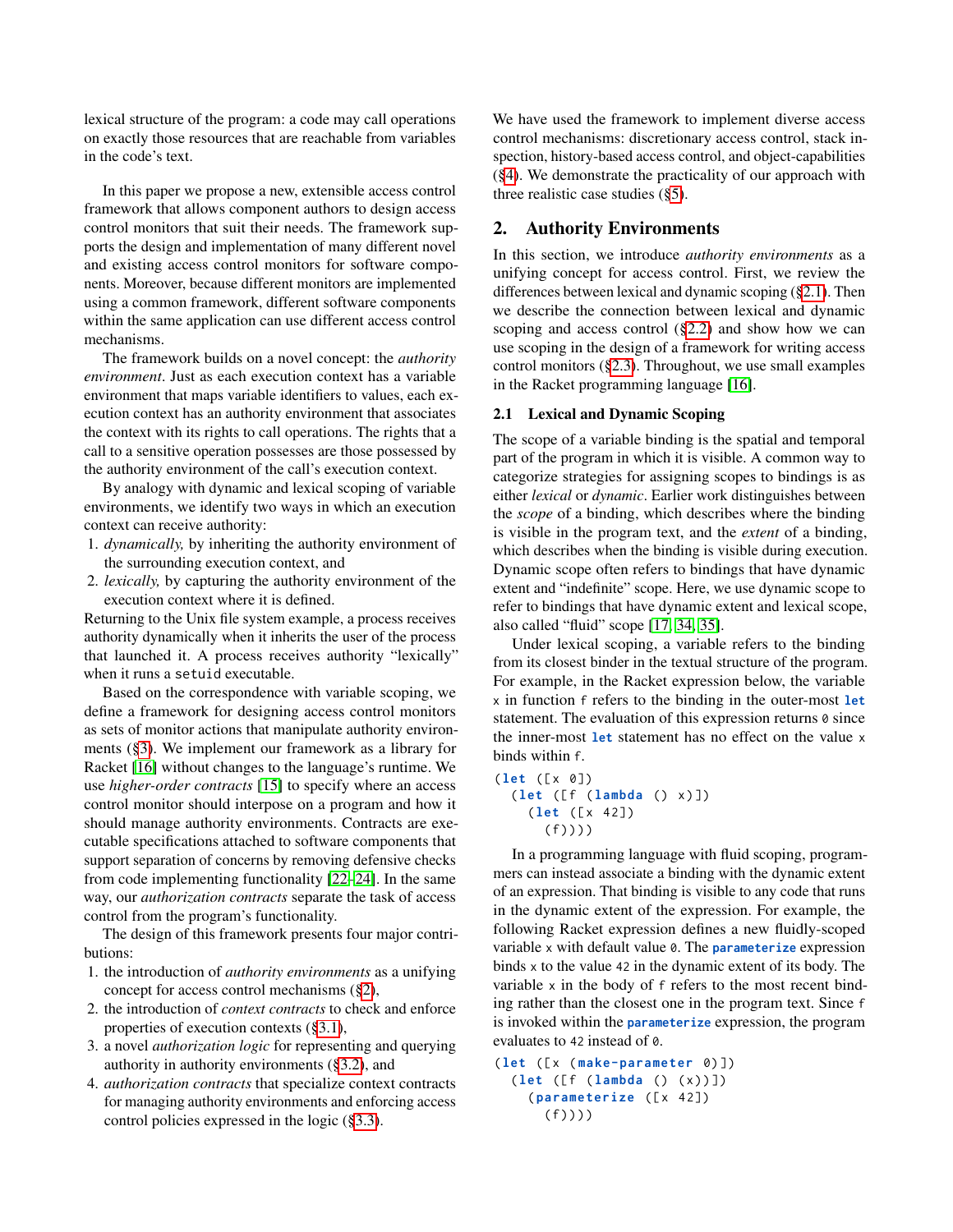Fluid scoping is a useful programming construct because it allows the context of an expression to communicate with its callees without explicitly threading arguments through the program. For example, a library function for printing may offer a parameter that determines the standard output file. Instead of threading that file as an argument through every function call leading to the printf routine, a client program can instead set the parameter once and all calls to printf in the body of the program see the client-specified file.

#### <span id="page-2-0"></span>2.2 Scoping for Access Control

This ability to pass contextual information from an execution context to an eventual callee closely matches the problem of correctly determining the authority of a request to call a sensitive operation. To demonstrate this relationship, consider the design of a web application with multiple users. A key component of this application is a login function that authenticates users and executes code on their behalf:

```
( define ( login user guess onSuccess )
  (if ( check-password? user guess )
      ( run-as-user user onSuccess )
      ( error " Wrong password! ") ) )
```
This login function takes three arguments: the user attempting to authenticate, the password guess, and a callback onSuccess to invoke with the user's rights if the password is correct. After checking the password, the login function changes the state of the program to indicate that the current user is now user and then calls onSuccess.

The body of onSuccess may attempt to access sensitive resources. For example, it may try to update a user's profile. To avoid an unauthorized update, the update-profile function checks whether the current user has sufficient rights:

```
( define ( update-profile profileUser text )
  (if ( can-update? currentUser profileUser )
      ...
```
# ( **error** " Unauthorized! ") ) )

Function can-update? compares the current user with the user who owns the profile to determine whether the update is authorized. This code thus implicitly uses the authority of its context, i.e., the current user, in much the same way that code accesses the dynamically scoped bindings from its context. By managing authority as an implicit context in this way, we can avoid modifying the code between the decision to run a computation with particular authority and the call to the sensitive operation. This has two advantages. First, threading authority explicitly through the program reduces extensibility, since third party code would need to be aware of and correctly handle authority explicitly. Second, if the code is untrustworthy, it might attempt to subvert the access control checks that protect the sensitive operation by fabricating its own authority.

Another requirement of the security of this application is that only code running with the authority of the main loop is allowed to switch users. According to the Principle of Least

```
( define-monitor users
 ( monitor-interface
   setuid/c chuser/c checkuser/c )
 ( action
  [ chuser/c (user)
  #:on-create ( do-create )
  #:on-apply ( do-apply
    #:check ( \succeq @ current-principal user
                  user )
    #:set-principal user ) ]
  [ checkuser/c (user)
  #:on-create ( do-create )
  #:on-apply ( do-apply
    #:check (\succeq @ current-principal user
                   user ) ) ]
  [ setuid/c
  #:on-create ( do-create )
  #:on-apply ( do-apply
    #:set-principal closure-principal ) ]) )
```
<span id="page-2-2"></span>Figure 1. Defining a simple access control monitor

Privilege [\[31\]](#page-15-10), we should further limit the code that is allowed to switch users to just the login function, and switch to an unprivileged user for the rest the program. Crucially, the body of the login function must still use the authority that was in its environment when it was created, i.e., the authority of the main loop. In a sense, for login, we wish to close over the authority of the main loop, in the same way that closures capture lexically scoped bindings.

To achieve this, we build on the analogy between scoping and access control and introduce the concept of an *authority environment*. An authority environment associates rights with an execution context, just as a variable environment associates bindings with an execution context. Just like variable environments, authority environments can be captured and associated with code, updated, and extended with new bindings for the dynamic extent of a computation. In this application, the authority environment of an execution context records the user on whose behalf the code executes. Section [2.3](#page-2-1) shows how authority environments help enforce access control in our running example, including how to create a secure login function. Section [3](#page-3-0) generalizes authority environments so that we can express a wide variety of access control mechanisms.

#### <span id="page-2-1"></span>2.3 From Access Control to Authorization Contracts

Using the concept of an authority environment, we build an access control monitor that manipulates and inspects the authority environments of the example web application. The monitor consists of *actions* that describe how events in the execution of the application interact with its authority environment. We describe our framework for defining monitors in detail in Section [4.](#page-9-0) Here we explain only the features relevant to the example.

Figure [1](#page-2-2) shows our example monitor. The monitor specifies three actions: setuid/c, chuser/c, and checkuser/c. Each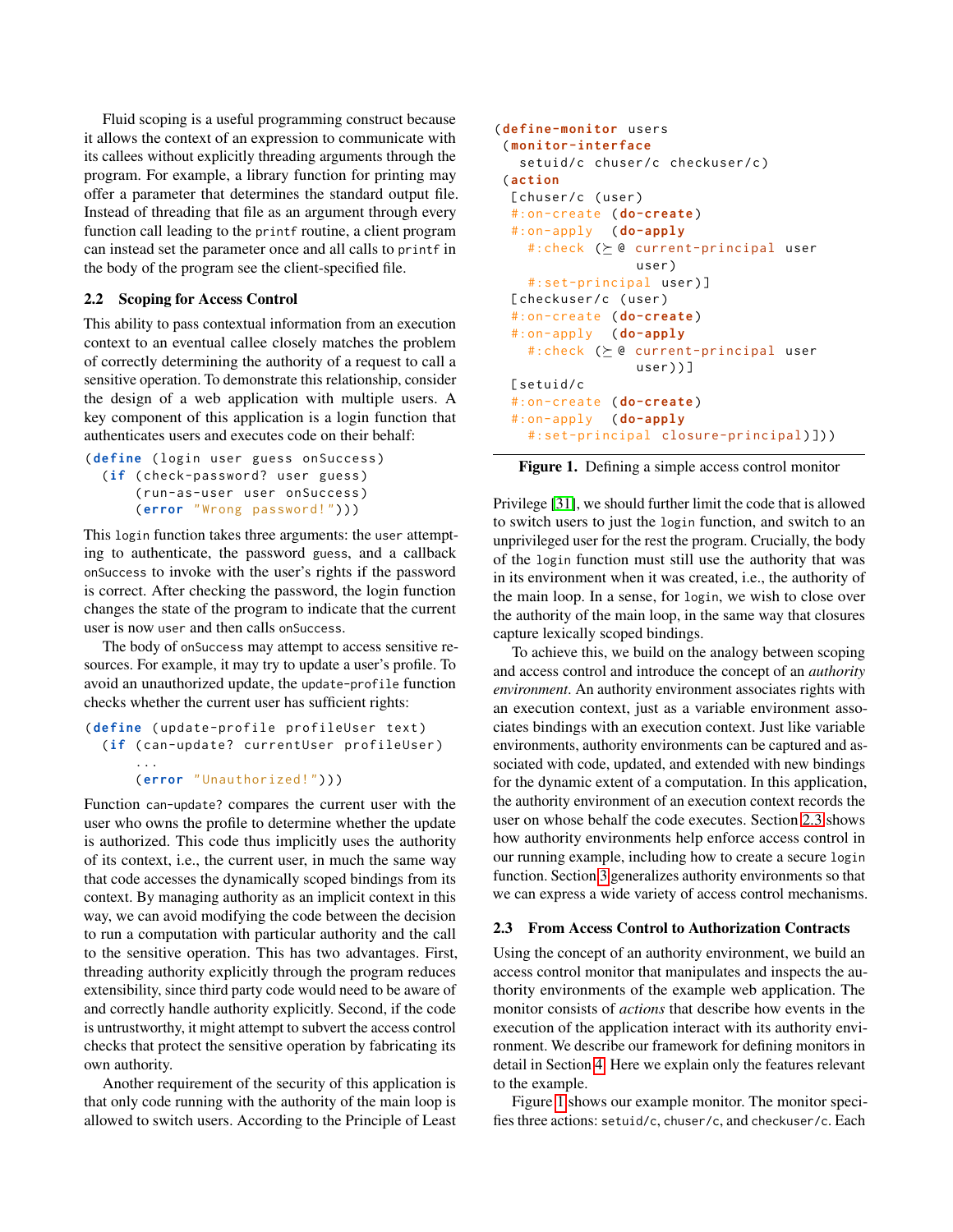action defines a higher-order function contract [\[15\]](#page-15-4). When one of these contracts is attached to a function, the contract captures the current authority environment and associates it with the function. When the function is called, the contract has access to both the authority environment at the call site and the authority environment that it has captured. The monitor configures each action-contract with two hooks: #:on-create and #:on-apply. By changing these hooks, monitor designers can implement actions that implement different forms of "lexically" and dynamically scoped authority environments.

Action chuser/c is parameterized with an argument user that identifies the user whose authority should be used during the execution of the body of a contracted function. The #:on-apply hook for chuser/c ignores the authority it has closed over and sets the active principal to user for the dynamic extent of the body of the contracted function, but only if the #:check holds, that is, the current-principal has authority over user user. Otherwise, it raises a security violation as a contract violation. Monitor action checkuser/c is also parameterized with a user. Upon a call of its contracted function, it checks that the current-principal has authority over user. If the check succeeds, the action does not change the authority environment. If the check fails, the action raises a security violation. The final monitor action, setuid/c, creates an authority closure: calling a function with this contract changes the current principal in the authority environment to the closed-over principal closure-principal for the dynamic extent of the function's body.

Using the monitor, we can now reimplement the web application. First, we can replace code that defensively performs authorization checks with contracts that enforce authority requirements:

```
( define/contract
```

```
( update-profile someUser text )
(->a ([ user principal? ] [ text string? ])
      #:auth (user) (checkuser/c user)
      any ) )
...)
```
This revised implementation of update-profile uses the Racket form **define/contract** to attach a contract to the update-profile function. This contract is a *dependent contract* [\[15\]](#page-15-4) for a function. It says that update-profile takes two arguments: user, which must be a principal?, and text, which must be a string?. The keyword argument $^1$  $^1$  #:auth (user)(checkuser/c user) says that the authorization contract for this function depends on the user argument and attaches the contract (checkuser/c user) to the function. Finally, the range of this contract is any, making no requirements on the return values. The definition of the function can now elide the authorization check.

We also revise the implementation of login:

#### ( **define/contract** ( login user guess onSuccess ) ( **->a** ([ user principal? ] [ guess string? ] [onSuccess (user) (chuser/c user)]) #:auth () setuid/c any )

```
(if ( check-password? user guess )
    ( onSuccess )
    ( error " Wrong password ") ) )
```
The keyword argument #:auth () setuid/c attaches the setuid/c action to the login function, capturing the authority of the program context where it is created. This allows the login function to execute with the captured authority and thus allows the application to switch to a less privileged principal without losing the ability to safely authenticate as a different user. In the original implementation, login uses a hand-rolled function run-as-user to confine onSuccess within the authority of user. In the revised code, login can invoke onSuccess directly. The contract on the onSuccess argument attaches the action (chuser/c user) to the function. This ensures that any call to onSuccess has the correct authority.

Rewriting this application to use authorization contracts makes the authorization requirements of each function clear, while also simplifying its implementation by removing authorization code that was spread throughout the program.

# <span id="page-3-0"></span>3. A Framework for Access Control

In this section, we present the general design of our framework with a formal model. First, we show how we extend existing higher-order function contracts to *context contracts* that check and modify information about their execution context ([§3.1\)](#page-3-1). Context contracts are expressive enough to enforce a wide range of properties. However, this flexibility makes it difficult to use them to implement and reason about access control. To free users from this burden, our framework provides a specialized interface for defining *authorization contracts*. The interface simplifies the definition of context contracts for access control in two ways. First, it specifies a common representation for authorization environments ([§3.2\)](#page-7-0). At the core of this representation is a novel authorization logic that describes how authority captured in a closure may be used. Second, it defines combinators for building authorization contracts ([§3.3\)](#page-8-0). Authorization contracts are specializations of context contracts that use the authorization logic to succinctly describe how they manage authority environments.

# <span id="page-3-1"></span>3.1 A Contract System with Context Contracts

We model higher-order contracts and context contracts as extensions to an applied lambda calculus with modules and parameters, which implement dynamic binding. Figure [2](#page-4-0) describes the syntax of our model. Figure [3](#page-5-0) gives the reduction semantics of the model. Evaluation contexts that are not presented in Figure [2](#page-4-0) are standard and enforce call-by-value, left-to-right evaluation. The type system and the definition of

<span id="page-3-2"></span><sup>&</sup>lt;sup>1</sup> In Racket, a keyword argument is a (possibly optional) argument passed by keyword instead of position. A keyword is a symbol starting with #:.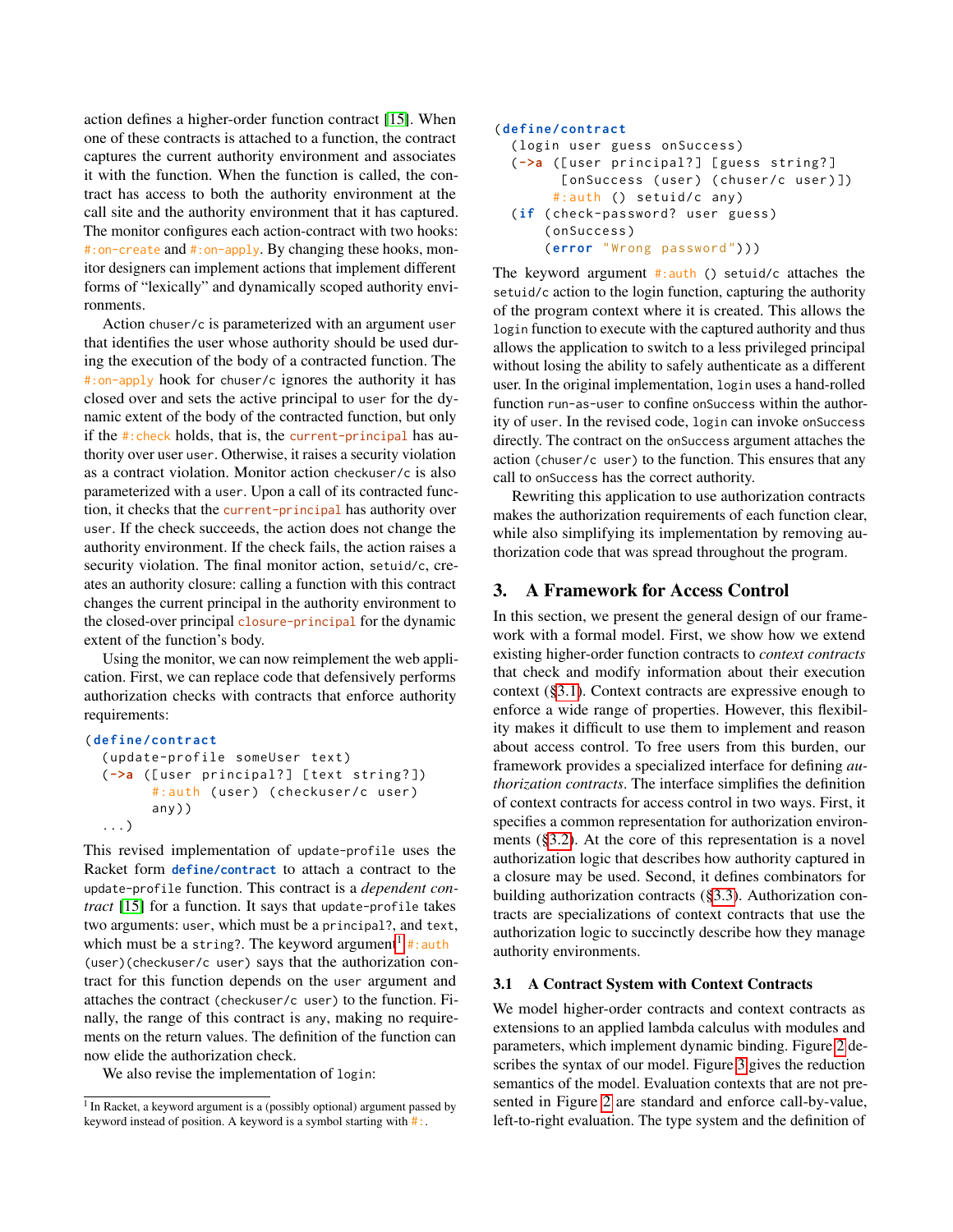*Surface syntax*

```
p \ ::= m; p \ | \ em : = module \ell exports x with x, \ldots where x = e, \ldotse ::= v | ee | \mu x : \tau.e | \text{let } x = e \text{ in } e | e \oplus ee \le e | if e then e else e | make-parameter eparameterize e = e in e | ?e | e := e\text{flat/c}(e) | param/c(e) | e : \tau \to (e) e
              e : \tau \rightarrow_a (\lambda x : \tau. e) e\text{ctx/}c(e, (e \Rightarrow e \leftarrow e), \dots, e, (e \Rightarrow e \leftarrow e), \dots)v := () | n | #t | #f | \lambda x : \tau e | cc ::= flat/c(v) | param/c(c) | c : \tau \to (c) c
              c : \tau \rightarrow_a (\lambda x : \tau. e) c\text{ctx/c}(v,(v \Rightarrow v \leftarrow v) \dots, v,(v \Rightarrow v \leftarrow v) \dots)\tau ::= \beta | \tau \rightarrow \tau | \tau param | \tau ctc | ctx ctc
 \beta ::= Unit | Int | Bool
Expanded syntax
 e ::= ... | {}^{\ell}mon{}_{j}^{k}(e,e) | check{}_{j}^{k}(e,e) | error{}_{j}^{k}<br>| guard{}_{j}(e,v,v,e) | install/p{}_{j}(v,e,e)v ::= ... | p(r) | ^{\ell}param/p^k_j(c, v)| \ellctx/p_j^k (v, (v \Rightarrow v \leftarrow v), ..., v)| install/p_j(v,v,v)Selected evaluation contexts
E ::= ... | guard<sub>i</sub> (E, v, v, e)| install/p_i (v,e,E) | install/p_i (v,E,v)
```
#### <span id="page-4-0"></span>Figure 2. Syntax

evaluation contexts are given in Appendix [A.](#page-16-0) Though we omit the extension for clarity, we have also extended the model with first class continuations, following Takikawa et al. [\[37\]](#page-15-11), because our implementation language supports them and they interact in interesting ways with our framework.

The semantics of common language features is standard. Below, we explain the semantics of modules, parameters, higher-order contracts, and context contracts.

#### 3.1.1 Modules

A program p is a sequence of modules followed by a top-level expression. A module simultaneously defines a collection of values owned by a single component and a set of contracts for those values. Each module

module 
$$
\ell
$$
 exports  $x_{v_1}$  with  $x_{c_1}, \ldots$  where  $y_1 = e_1, \ldots$ 

has a label  $\ell$  and defines a set of values  $y_1, \ldots$  Values within the module are visible only to subsequent modules in the program if they are exported. An export declaration  $x_{v_i}$  with  $x_{c_i}$  binds  $x_{v_i}$  in the rest of the program to the value defined as  $x_{v_i}$  in the where clause, but only after attaching to it the contract defined as  $x_{c_i}$  in the where clause. Metafunction import, shown in Figure [3,](#page-5-0) substitutes occurrences

of  $x_{v_i}$  in the rest of the program with monitored values  $\ell$ mon $_j^k(c,v)$  that enforce the contract.

#### 3.1.2 Higher-order contracts

Term  $\ell$ mon $_j^k(c, v)$  attaches contract c to value v and monitors whether uses of v satisfy the contract. Labels j, k, and  $\ell$ , identify, respectively, the module that imposed the contract, the module that provided the value, and the module that is the client of the value. The top-level expression of a program is identified by the distinguished label  $\ell_0$ . These labels are used to assign *blame* when a contract is violated. The simplest contract is a flat contract flat/ $c(v_c)$  that takes a predicate  $v_c$  as an argument. Flat contracts can be applied only to values of base types Int, Bool, and Unit. When the contract is attached to a value, the predicate is applied to the value. If the predicate returns true, the value passes to its context. Otherwise, the contract system stops the program and raises an error blaming the provider of the value.

Contract  $c_d : \tau \to (c_c)$   $c_r$  is a higher-order function contract. It specifies a contract  $c_d$  for the domain of the function and a contract  $c_r$  for the range of the function. In addition, it specifies a *context contract*  $c_c$  for the function. Context contracts, novel to this work, are higher-order contracts that enforce restrictions on the execution context of function calls. They are described in detail below. Attaching contract  $c_d : \tau \to (c_c)$   $c_r$  to a function returns a new value that enforces contracts on the argument and results of the function and applies the context contract  $c_c$ .

Contract  $c_d : \tau \rightarrow_a (\lambda x : \tau, e_c)$   $v_r$  is an indy-dependent<sup>[2](#page-4-1)</sup> contract for higher-order functions. This contract corresponds to the **->a** contracts from Section [2.](#page-1-0) The contract is *dependent* since the contract uses the argument of a contracted function to choose a context contract for the function. Applying a function  $v$  with this contract has four steps. First, the argument is wrapped with the contract for the domain,  $c_d$ . Second, the wrapped argument is passed to the function  $\lambda x : \tau$ .  $e_c$  to construct a context contract. Third, the resulting context contract is attached to  $v$ , which is applied to the wrapped argument. Finally, the contract for the range,  $c_r$ , is attached to the result of the application.

#### 3.1.3 Parameters

Parameters are first-class values that can be used to access and install dynamic bindings. Parameters implement fluid scope because access to their dynamic bindings is controlled lexically by access to the parameter itself. The expression make-parameter e creates a new parameter  $p(r)$  with default value the result of  $e$ , where  $r$  is a fresh tag uniquely identifying the parameter. The default value is recorded in the store  $\sigma$ . Term parameterize  $p(r) = e_1$  in  $e_2$  installs the result of  $e_1$  as the new value of the parameter  $p(r)$  for the dynamic extent of  $e_2$ . Accessing the value of a parameter

<span id="page-4-1"></span> $2$ An indy-dependent contract is a dependent function contract that uses the "indy" strategy for blame assignment [\[8\]](#page-15-12).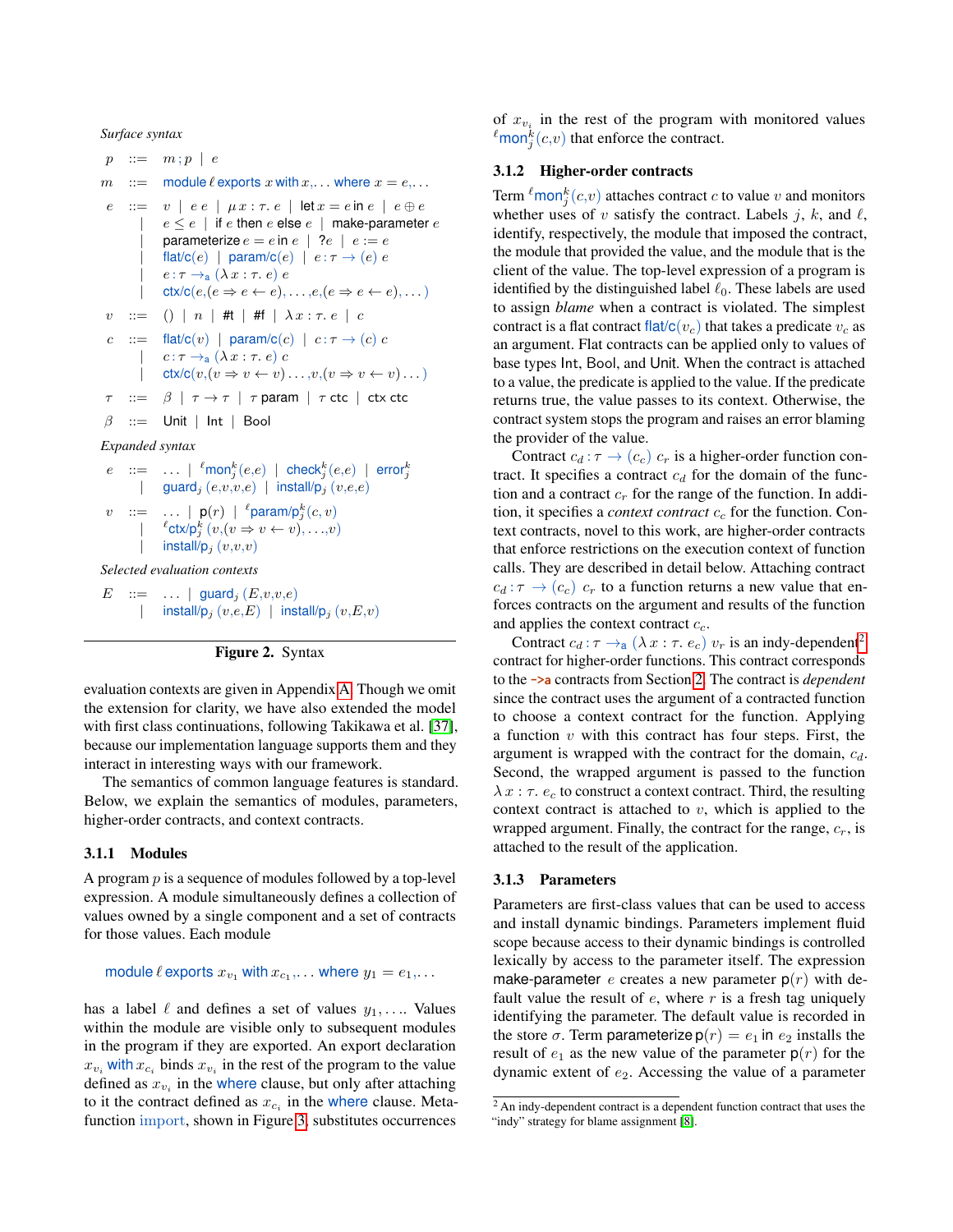$\langle$  module  $\ell$  exports  $x_1$  with  $x_{c_1},\ldots$  where  $y_1 = v_1,\ldots,y_n = v_n, y_{e_1} = e_1,\ldots,y_{e_m} = e_m; p, \sigma \rangle$  $\rightarrow$  (module  $\ell$  exports  $x_1$  with  $x_{c_1},\ldots$  where  $y_1 = v_1,\ldots,y_n = v_n, y_{e_1} = \{v_i / y_i\}e_1, y_{e_2} = e_2,\ldots y_{e_m} = e_m; p, \sigma \}$  $\langle \text{module } \ell \text{ exports } x_1 \text{ with } x_{c_1}, \ldots \text{ where } \ldots, x_1 = v_1, \ldots, x_{c_1} = c_1, \ldots; p, \sigma \rangle$  $\rightarrow \langle \text{import}[\ell,(x_1,\ldots,x_n),(v_1,\ldots,v_n),(c_1,\ldots,c_n),p],\sigma\rangle$  $\langle E[(\lambda x : \tau. e) v], \sigma \rangle \longrightarrow$  $v_{x}\}\e, \sigma$  $\langle E[\mu x : \tau, e], \sigma \rangle \longrightarrow$  $\langle E[\{^{\mu x:\tau.\ e}/_x\}e],\sigma\rangle$  $\langle E[\text{let } x = v \text{ in } e], \sigma \rangle \rightarrow$  $v_{x}\}\e, \sigma$  $\langle E$ [if #t then  $e_1$  else  $e_2$ ],  $\sigma$   $\rightarrow$   $\langle E[e_1], \sigma \rangle$  $\langle E$ [if #f then  $e_1$  else  $e_2$ ],  $\sigma \rangle \longrightarrow \langle E[e_2], \sigma \rangle$  $\langle E[v_1 \oplus v_2], \sigma \rangle$   $\rightarrow$   $\langle E[v], \sigma \rangle$  where  $v = v_1 \oplus v_2$  $\langle E[v_1 \le v_2], \sigma \rangle$   $\rightarrow$   $\langle E[v], \sigma \rangle$  where  $v = v_1 \le v_2$  $\langle E[\text{make-parameter } v], \sigma \rangle$   $\rightarrow$   $\langle E[\text{p}(r)], \sigma[r \mapsto v] \rangle$  where r is fresh  $\langle E[?p(r)], \sigma \rangle \rightarrow \langle v, \sigma \rangle$  where  $\sigma(r) = v$  and E does not contain parameterize  $p(r) = v'$  in E'  $\langle E$ [parameterize p $(r) = v$  in  $E'$  $[?r]], \sigma\rangle \longrightarrow \langle E[\text{parameterize }p(r) = v \text{ in } E'[v]], \sigma\rangle$ where E' does not contain parameterize  $p(r) = v'$  in  $E''$  $\langle E[\mathsf{p}(r) := v], \sigma \rangle \longrightarrow \langle E[(\mathsf{p}], \sigma[r \mapsto v]\rangle$ where E does not contain parameterize  $p(r) = v'$  in E'  $\langle E$ [parameterize p $(r) = v$  in  $E'$  [p $(r) := v'$  $|], \sigma\rangle \rightarrow \langle E[\text{parameterize }p(r) = v' \text{ in } E'[v']], \sigma\rangle$ where E' does not contain parameterize  $p(r) = v''$  in E''  $\langle E$ [parameterize p $(r) = v$  in  $v'$  $\vert, \sigma \rangle \qquad \longrightarrow \qquad \langle E[v^\prime], \sigma \rangle$  $\langle E[^\ell \textsf{mon}^k_j(\textsf{flat}/\textsf{c}(v_c), v)], \sigma \rangle \longrightarrow \langle E[\textsf{check}^k_j]$  $\rightarrow \langle E[\text{check}_{ik}^k((v_c v),v)],\sigma\rangle$  $\langle E[^\ell \textsf{mon}^k_j(\textsf{param}/\textsf{c}(c),v)],\sigma\rangle \longrightarrow \langle E[$  $^{\ell}$ param/p $_{j}^{k}(c,v)],\sigma\rangle$  $\langle E[^\ell \mathsf{mon}^k_j(c_d: \tau \to (c_c)\; c_r,v)], \sigma \rangle \qquad \qquad \to \quad \langle E[({^\ell \mathsf{mon}^k_j})] \rangle$  $\frac{k}{j}(c_c, \lambda \, x : \tau_d$ .  ${}^{\ell}$ mon $^k_j(c_r, v_f \sqrt{k}$ mon $^{\ell}_j(c_d, x))) \ v)], \sigma \rangle$ where  $x$  is fresh  $\langle E[{}^{\ell}$ mon ${}_{j}^{k}(c_{d} : \tau \rightarrow_{a} (\lambda x : \tau. e_{c}) c_{r}, v)], \sigma \rangle \longrightarrow \langle E[\lambda y : \tau_{d}].$  $\ell$ mon $_j^k(\{^{k}$ <sup>mon $_j^\ell$ (c $_{d},y) / _{x}\}e_c$ , $\ell$ mon $_j^k(c_r,v$   $^k$ mon $_j^\ell(c_{d},y)))],\sigma \rangle$ </sup> where  $y$  is fresh  $\langle E[{}^\ell{\sf mon}^k_j({\sf ctx/c}(v_{c},(v_{c_{g_1}}\Rightarrow v_{c_{p_1}}\leftarrow v_{c_{v_1}}),\dots,v_a,(v_{a_{g_1}}\Rightarrow v_{a_{p_1}}\leftarrow v_{a_{v_1}}),\dots),v)],\sigma\rangle\quad\rightarrow\quad\langle E[{\sf check}^k_j((v_c\;(),e)],\sigma\rangle$  $\text{where } e = \overline{\text{guard}}_j((v_{c_{g_1}}()), v_{c_{p_1}}, v_{c_{v_1}}, \dots \overline{\text{guard}}_j((v_{c_{g_n}}()), v_{c_{p_n}}, v_{c_{v_n}}, {^{\ell}\text{ctx/p}_j^k}(v_a, (v_{a_{g_1}} \Rightarrow v_{a_{p_1}} \leftarrow v_{a_{v_1}}), \dots, v)))$  $\langle E[({}^{\ell} \text{ctx}/ \text{p}_j^k \ (v_a, (v_{a_{g_1}} \Rightarrow v_{a_{p_1}} \leftarrow v_{a_{v_1}}), \ldots, v_f) \ v)], \sigma \rangle$  $\rightarrow \quad \langle E[({\sf check}^{\ell}_j((v_a~))), ee) )], \sigma \rangle$ where  $e = \text{guard}_j ((v_{a_{g_1}}()), v_{a_{p_1}}, v_{a_{v_1}}, \dots \text{guard}_j ((v_{a_{g_n}}()), v_{a_{p_n}}, v_{a_{v_n}}, v_f))$  $\langle E[\text{guard}_i (\#f, v_p, v_v, e_f)], \sigma \rangle \rightarrow \langle E[e_f], \sigma \rangle$  $\langle E[\text{guard}_i (\#t, v_p, v_v, e_f)], \sigma \rangle$   $\rightarrow$   $\langle E[\text{install}/p_i (v_p, (v_v ()), e_f)], \sigma \rangle$  $\langle E[(\text{install/p}_i(v_p,v_v,v_f) v)], \sigma \rangle$   $\rightarrow$   $\langle E[\text{parameterize } v_p = v_v \text{ in } (v_f v)], \sigma \rangle$  $\langle E[?^{\ell}$ param/p $_j^k(c, v_p)], \sigma \rangle \longrightarrow \langle E[$  $^{\ell}$ mon $_j^k(c,?v_p)],\sigma\rangle$  $\langle E$ [parameterize  $\ell$ param/p $_i^k$  $j_s^k(c,v_p) = v$  in  $e], \sigma\rangle \quad \rightarrow \quad \langle E[\textsf{parameterize}\, v_p = {}^k \textsf{mon}^\ell_j(c,v)$  in  $e], \sigma\rangle$  $\langle E| \ell$ param/p $_i^k$  $j_s^k(c, v_p) := v, \sigma \rangle \qquad \qquad \rightarrow \quad \langle E[v_p := {^k{\mathsf{mon}}_j^{\ell}}(c,v)], \sigma \rangle$  $\langle E[\mathsf{check}_i^k(\# \mathsf{t}, v)], \sigma \rangle$  $\rightarrow \langle E[v], \sigma \rangle$  $\langle E[\mathsf{check}_j^k(\# \mathsf{f}, v)], \sigma \rangle \longrightarrow \langle \mathsf{error}_j^k \rangle$  $_{j}^{k},\sigma\rangle$  $\text{import} [k, (x_1, \ldots, x_n), (v_1, \ldots, v_n), (c_1, \ldots, c_n), m_1; \ldots; m_n; e] =$  $\text{import} [k,(x_1,\ldots,x_n),(v_1,\ldots,v_n),(c_1,\ldots,c_n),m_1]$ ; . . . ;  $\text{import} [k,(x_1,\ldots,x_n),(v_1,\ldots,v_n),(c_1,\ldots,c_n),m_n];$ import $[[k,(x_1, \ldots,x_n),(v_1,\ldots,v_n),(c_1,\ldots,c_n),e]]$  $\text{import}[\![k, (x_1, \ldots, x_n), (v_1, \ldots, v_n), (c_1, \ldots, c_n), \text{module } \ell \text{ exports } x_{v_1} \text{ with } x_{c_1}, \ldots \text{ where } y_1 = e_1, \ldots, y_n = e_n]\!] =$ module  $\ell$  exports  $x_{v_1}$  with  $x_{c_1},\dots$  where  $y_1={\{\epsilon_{\text{mon}_k^k(c_i,v_i)}/_{x_i}\}_{e_1},\dots,y_n=\{\epsilon_{\text{mon}_k^k(c_i,v_i)}/_{x_i}\}_{e_n}$  $\text{import} [k, (x_1, \ldots, x_n), (v_1, \ldots, v_n), (c_1, \ldots, c_n), e]$  =  $\{\binom{\ell_0 \text{mon}_k^k(c_i, v_i)}{x_i}\}e$ 

<span id="page-5-0"></span>Figure 3. Reduction semantics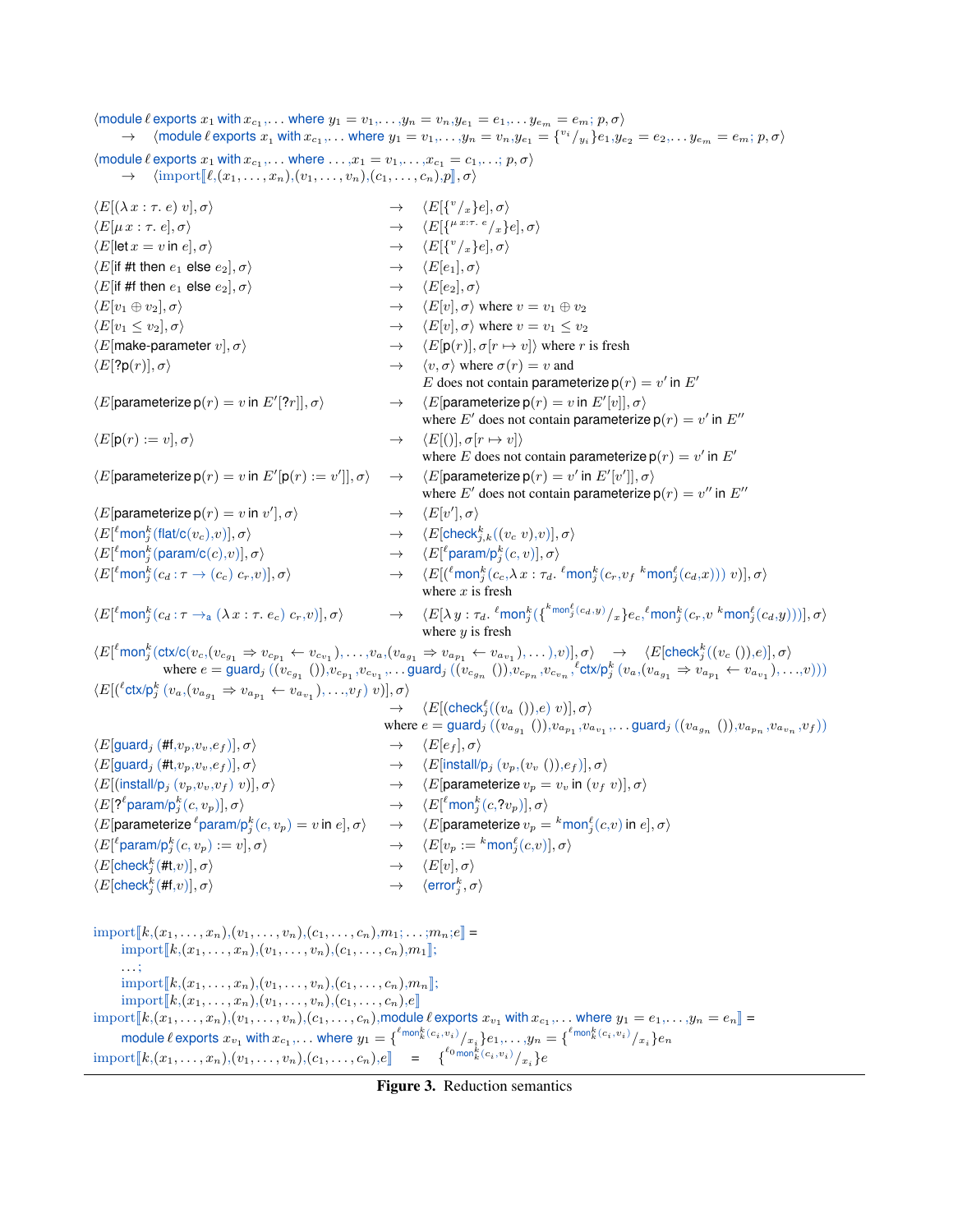with term  $?p(r)$  returns the value of the closest enclosing parameterize for  $p(r)$  in the current evaluation context. If there is no such term, it returns the current value for  $r$  in the store. Similarly, term  $p(r) := v$  mutates the current binding for the parameter, updating the parameter associated with either the closest enclosing parameterize for  $p(r)$  in the current evaluation context or the value for  $r$  in the store, if there is no such expression.

The parameter contract  $\text{param}/c(c)$  is a higher-order contract that restricts uses of a parameter. A contracted parameter v reduces to a proxy  $\ell$ param/p ${}_j^k(c, v)$  that records the labels of the contract, provider, and client modules and intercepts uses of the parameter to enforce that values bound to the parameter meet contract c.

#### 3.1.4 Context contracts

To track properties of execution contexts, context contracts use parameters to install and access relevant state. A context contract interposes on programs at two key times: when the contract is attached to a function and when the contracted function is applied. At both times, the contract can inspect the current values of parameters to check that the current environment is satisfactory, capture the current value for later use, or change the parameterization of a call to the contracted function.

A context contract

$$
\operatorname{ctx/c}(v_c, (v_{g_c} \Rightarrow v_{p_c} \leftarrow v_{v_c}), \dots, \\ v_a, (v_{g_a} \Rightarrow v_{p_a} \leftarrow v_{v_a}), \dots)
$$

has four parts:

- 1.  $v_c$ , a predicate that checks whether the context is appropriate when the contract is attached,
- 2.  $(v_{g_c} \Rightarrow v_{p_c} \leftarrow v_{v_c}), \ldots$ , a list of *guarded parameterizations*, described below, to close over when the contract is attached,
- 3.  $v_a$ , a predicate that checks whether the context is appropriate when the contract function is called, and
- 4.  $(v_{g_a} \Rightarrow v_{p_a} \leftarrow v_{v_a}), \dots$ , a list of guarded parameterizations to be installed around the body of the contracted function if the contract check succeeds.

The first two parts are evaluated when the contract is attached to a value. First, the predicate  $v_c$  is executed to allow the contract to check the current context. If the predicate returns #f, a contract error is raised blaming the client of the contract. Otherwise, each guarded parameterization  $(v_{g_c} \Rightarrow v_{p_c} \leftarrow v_{v_c})$ from part 2 is evaluated in turn. Each guarded parameterization specifies a guard function  $v_{g_c}$ , a parameter  $v_{p_c}$ , and a value function  $v_{v_c}$ . If invoking the guard thunk  $v_{g_c}$  returns #t, the corresponding value thunk  $v_{v_c}$  is executed to produce a new value. This value is "closed over" and re-installed for parameter  $v_{p_c}$  when the contracted function is applied. The predicate  $v_a$  and the remaining parameterizations are recorded in a proxy  $^{\ell}$ ctx/ $p_j^k$   $(v_a, (v_{g_a} \Rightarrow v_{p_a} \leftarrow v_{v_a}), \ldots, v)$ .

The proxy enforces additional checks and parameterizations when the contracted function is called. First, the pa-

```
module \ell exports inner with inner/c,
                     outer with outer/c
where inner = \lambda x : Int. x,
        outer = \lambda f: (Int \rightarrow Int). \lambda x: Int. (f x),
        true = \lambda_{-}: Unit. #t,
        int/c = \frac{flat}{c(\lambda)}: Int. #t),
        fun/c = \lambda ctx: ctx ctc. (int/c : Int \rightarrow (ctx) int/c),any/ctx = ctx/c(true,true),
        any/c = (fun/c \ any/ctx),p = make-parameter #f,
        check/ctx = \text{ctx/c}(true, \lambda \_ : Unit. ?p),
        enable/ctx = \text{ctx/c}(true, true, ((true \Rightarrow p \leftarrow true)))enable/c = (fun/c \text{ }enable/ctx),inner/c = (fun/c \, check/ctx),outer/c = (any/c : (Int \rightarrow Int) \rightarrow (any/ctx) enable/c);
(inner 42)
```
<span id="page-6-0"></span>Figure 4. Context contracts enforcing nested applications.

rameter values captured when the contract was attached are reinstalled. This gives the evaluation of the proxy and the function call access to some bindings from when the contract was attached, in addition to any bindings that are present in the current evaluation context. With these captured bindings in place, the proxy first evaluates the predicate  $v_a$ , which checks whether the current context is satisfactory. If the predicate returns false, a contract error is raised blaming the client  $\ell$ . Otherwise, the guarded parameterizations of the proxy are evaluated in a similar fashion as before. However, any new bindings are installed just for the dynamic extent of the contracted function's call.

Figure [4](#page-6-0) demonstrates context contracts with a small example. The example involves two context contracts, outer/ctx and  $inner/ctx$ , that communicate via parameter p. The contracts ensure that function inner can be applied only in the dynamic extent of the function returned by outer. Evaluating  $(inner 42)$  results in a contract error  $error_{\ell}^{top}$  blaming the context that applied inner. Replacing this expression with  $((outer\ inner)\ 42)$  evaluates to 42.

The ability to close over an environment is a key feature of authorization contracts. To see that context contracts can close over some part of the environment when a contract is applied, consider extending the example in Figure [4](#page-6-0) with the contract  $capture/c$  from Figure [5.](#page-7-1) This contract captures the value of parameter  $p$  when the contract is applied, and reinstates that value for the dynamic extent of subsequent applications of the contracted value.

#### 3.1.5 Complete monitoring

Our contract system satisfies *complete monitoring* [\[8\]](#page-15-12), an important correctness criterion for contract systems. Complete monitoring guarantees that a contract system correctly assigns blame to components that violate their contracts and, crucially, that the contract system can interpose on all uses of a value in a component that did not create that value. This property makes contracts suitable for interposing on programs to enforce access control policies. Moreover, because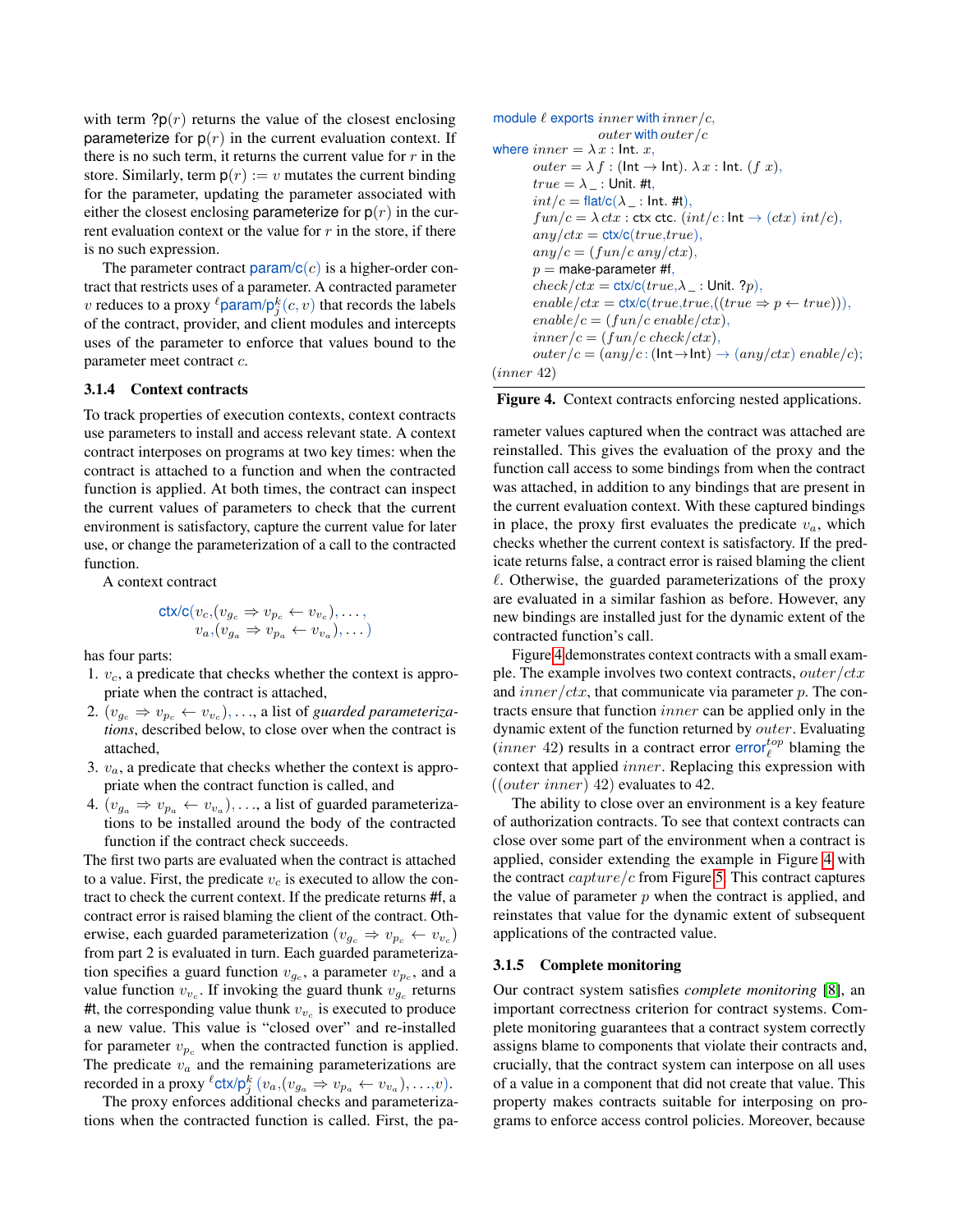```
module \ell exports \dotswhere ...,
          cp = make-parameter #f,
          capture/ctx = ctx/c(true,
                                         ((true \Rightarrow cp \leftarrow \lambda_{-}: \text{Unit. } ?p)),true,
                                         ((true \Rightarrow p \leftarrow \lambda_{-}: \text{Unit. } ?cp))). . . ;
. . .
```
<span id="page-7-1"></span>

|  |  |  |  | <b>Figure 5.</b> A context contract that closes over parameter $p$ . |  |
|--|--|--|--|----------------------------------------------------------------------|--|
|--|--|--|--|----------------------------------------------------------------------|--|

the interposition is local to individual components, an access control monitor can be installed around a component without a global enforcement mechanism or the cooperation of other components.

Put differently, complete monitoring guarantees that contracts can enforce the same set of properties as reference monitors: an arbitrary prefix-closed property of a sequence of events. For contracts, these events are the attachment of contracts to values and the use of contracted values. In contrast, for inlined reference monitors built with aspects, this set of events is determined by the point-cuts selected by the policy. In either case, the programmer must correctly identify relevant events and specify the policy, but can assume the policy is enforced.

The formal definition and proof of complete monitoring for our contract system can be found in the accompanying technical report [\[28\]](#page-15-13).

### <span id="page-7-0"></span>3.2 Representing Authority

In principle, a programmer can use context contracts to enforce arbitrary properties of execution contexts such as access control, but in practice this requires the careful design of an appropriate representation of the relevant information as an environment, i.e., a set of parameters. In particular, for access control this requires a representation of the authority of an execution context.

The authority of an execution context describes the rights it has to perform sensitive operations. In different access control mechanisms, the form and organization of these rights varies. For example, in a web application, a session executes on behalf of a particular user whose rights may change over time in accordance with the access control policies attached to the application's resources. In the Java stack inspection framework, rights are sets of "permissions" possessed by activation records that can be queried with the checkPermission operation.

A common way to describe the structure of authority in an access control system involves a mapping from *subjects* (users, processes, or security domains) to access rights for objects (resources that require the protection of the access control system) [\[21\]](#page-15-14). In practice, subjects and objects may comprise the same entities, so we refer to both as *security principals* (or, simply, *principals*).

To build a framework that supports many different access control mechanisms, we need a general way to express

| Primitives            |  | $\mathcal{P}$ ::= $a \mid b \mid $                                                                        |
|-----------------------|--|-----------------------------------------------------------------------------------------------------------|
| Projection dimensions |  | $d \ ::= \ \alpha \mid \beta \mid \dots$                                                                  |
| Principals            |  | $p,q,r,s \quad ::= \quad \mathcal{P} \mid \top \mid \bot$                                                 |
|                       |  | $\left  p \wedge p \right  p \vee p$                                                                      |
|                       |  | $\left  p \triangleright d \right  \stackrel{\leftarrow}{D} p \left  \stackrel{\rightarrow}{D} p \right $ |
| Delegations           |  | $A \ ::= p \succ p \; \textcircled{e} \; p$                                                               |
| Delegation sets       |  | $D := \{A, A, \}$                                                                                         |
|                       |  |                                                                                                           |

<span id="page-7-2"></span>Figure 6. Syntax of principals, delegations, and worlds

and reason about principals, the authority of principals, and how principals delegate and restrict their authority. For this purpose, we use an authorization logic [\[2\]](#page-14-0) based on the Flow-Limited Authorization Model (FLAM) [\[5\]](#page-14-1). We briefly describe our logic, highlighting where it differs from FLAM. In Section [3.3,](#page-8-0) we employ this logic to represent authority as a set of parameters that are managed by specialized context contracts, dubbed authorization contracts.

Figure [6](#page-7-2) presents the syntax of our logic. We assume an enumerable set of *primitive principals* P. Primitive principals represent program entities that possess rights, such as users, modules, or activation records. We assume a most trusted principal  $\top$  and a least trusted principal  $\bot$ . For principals p and q, the conjunctive principal  $p \wedge q$  is a principal with the authority of *both* p and q. Similarly, the disjunctive principal *p* ∨ *q* has the authority of *either p* or *q*.

If principal p trusts principal q, we write  $q \succeq p$ , and say that q *acts for* p. The acts-for relation is reflexive and transitive, and induces a lattice structure over the set of principals, with conjunction as join, disjunction as meet, and  $\top$  and  $\bot$  as the top and bottom elements of the lattice.

Principals may assert the existence of trust relationships. A *delegation*  $p \succeq q \t Q r$  means that principal r asserts that  $p$  acts for  $q$  (or, equivalently, that  $q$  delegates its authority to  $p$ ). Of course, whether a principal  $s$  believes the assertion depends on whether s trusts principal  $r$ . (We differ from FLAM in that we describe only the integrity of delegations, not their confidentiality.)

Judgment  $D; r \vdash p \succeq q$  denotes that given the set of delegations  $D$ , principal r believes that principal  $p$  acts for principal q. Intuitively, r believes that p acts for  $q$  if that trust relationship can be derived using only delegations asserted by principals that  $r$  trusts.

Figure [7](#page-8-1) presents the inference rules for the judgment  $D; r \vdash p \succeq q$ . Rules BOT, TOP, REFL, TRANS, CONJ-LEFT, CONJ-RIGHT, DISJ-LEFT, and DISJ-RIGHT are standard and provide the underlying lattice structure for the acts-for relation. Rule DEL captures the intuition that principal  $r$  trusts only delegations asserted by principals that it trusts, that is delegations  $p \succeq q \t Q s$  where  $D; r \vdash s \succeq r$ 

We have three additional principal constructors. Principal  $p \triangleright \alpha$  is the *projection* of the authority of principal p on dimension  $\alpha^3$  $\alpha^3$ . We use projections to limit or attenuate the

<span id="page-7-3"></span><sup>3</sup> FLAM considers *basis projections* and *ownership projections*. The projections we use here are more general and have less structure than either. In addition to preserving the acts-for lattice, the only structure we impose is that projections are commutative:  $p \triangleright \alpha \triangleright \beta = p \triangleright \beta \triangleright \alpha$ .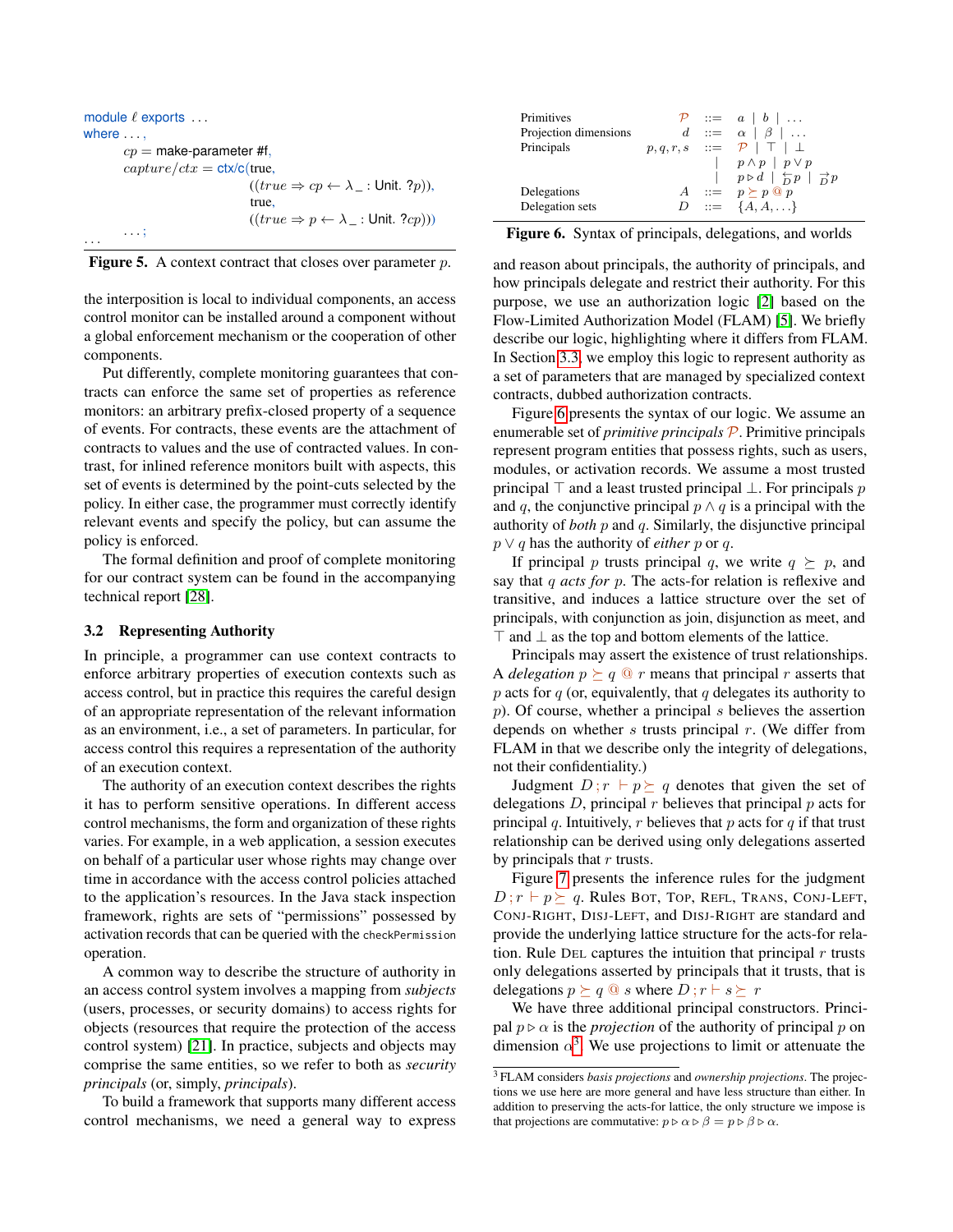

<span id="page-8-1"></span>**Figure 7.** Inference rules for judgment  $D$ ;  $l \vdash p \succeq q$ 

authority of a principal, and to identify access rights. For example,  $p \triangleright \text{files}$  may refer to principal p's authority restricted to p's rights to access the file system. Similarly, principal  $p \triangleright obj \triangleright \mathit{invoke}$  (equivalently  $p \triangleright \mathit{invoke} \triangleright obj$ ) might refer to the right to invoke a particular object belonging to principal p. Principal  $p$  can grant this right to another principal  $q$  by asserting a delegation:  $q \succeq p \triangleright obj \triangleright invoke \tQ p$ .

We leave projection dimensions underspecified, and access control mechanisms can define their own dimensions. For any projection dimension  $\alpha$ , principal p acts for principal  $p \triangleright \alpha$ , as captured in Rule PROJ. Typically the converse does not hold, and so  $p \triangleright \alpha$  has strictly less authority than p.

Novel to this work, we introduce *closure principals*  $\frac{1}{D}p$ and  $\overrightarrow{D}p$ . Given a set of delegations D and principal p, the *left-closure principal*  $\frac{\leftarrow}{D}p$  represents p with all of the trust relationships derivable from  $D$  where  $p$  delegates its authority to other principals. The *right-closure principal*  $\vec{D}$  p represents p with all of the trust relationships derivable from  $D$  where  $p$  acts for other principals. In our framework, delegations may change over time. Closure principals are useful because they allow us to capture trust relationships as they exist at particular moments in time. In particular, closure principals are a principled mechanism to describe how authority captured by a context contract should be combined with the current authority environment based on which parts of the closed over authority environment are trusted by principals in the current authority environment.

Rule CLOSURE-LEFT shows that  $D; r \vdash p \succeq \frac{\leftarrow}{D'} q$  holds when there is some principal  $s$  such that at the time of closure creation (i.e., with delegation set  $D'$ ), s believed that p acted for q (premise  $D'$ ;  $s \vdash p \succeq q$ ), and moreover, right now (i.e., with delegation set  $D$ ) principal r trusts principal  $\overleftarrow{D}$ 's (premise  $D; r \vdash \overleftarrow{D}$ 's  $\succeq r$ ). Typically, s and r are the same principal, meaning that  $r$ -at-time- $D$  trusts the decisions made by  $r$ -at-time- $D'$ . Rule CLOSURE-RIGHT is similar and  $D; r \vdash \exists p'p \succeq q$  holds when there is some principal s such that at the time the closure was taken  $s$  believed that  $p$  acted for q (premise  $D'$ ;  $s \vdash p \succeq q$ ), and principal r trusts s-attime-D' (premise  $D; r \vdash \frac{\leftarrow}{D}, s \succeq r$ ).

To query whether a particular set of delegations satisfies an acts-for relation, we use a proof search algorithm adapted

from FLAM [\[5\]](#page-14-1). We give examples of using delegations to implement different authorization mechanisms in Section [4.](#page-9-0)

Based on this logic, we represent an authority environment as:

- 1. a *principal*, who is responsible for the current execution context, and
- 2. a *delegation set*, which records the current trust relationships between principals.

The latter has two sub-parts: a global, mutable delegation set, and a set of delegations that are in place only for a currently executing context.

#### <span id="page-8-0"></span>3.3 Authorization Contracts

Using authority environments, we can now introduce authorization contracts. Authorization contracts specialize context contracts in two ways. First, they prevent interference from untrustworthy code by using parameters that the rest of the program does not have access to. Second, they use a highlevel representation of authority environments rather than directly manipulating parameters. Authorization contracts provide a structured way to describe how the underlying context contracts should manipulate authority environments.

Authorization contracts are defined as monitor actions using the **define-monitor** form ([§2\)](#page-1-0). In this section, we model a pared-down version of **define-monitor** as an extension to the language model from Section [3.1.](#page-3-1) Figure [8](#page-9-1) displays the syntax of the extension. The extension introduces new types, constructors, and operations for principals, delegations, and delegations sets, including an expression that evaluates an acts-for judgment:  $e$ ;  $e \vdash e \succeq e$ . The **define-monitor** form corresponds to the monitor  $(a \dots)$  form that can appear in the where clause of a module definition in the extended model. Each a in monitor  $(a \dots)$  is an action specification. An action specification  $\arctan x (y : \tau, ...)$  (ce,ae) has a name (x), a set of arguments  $(y : \tau, \ldots)$ , and two terms (ce and ae) that define the action's #:on-create and #:on-apply hooks.

The term for the #:on-create hook has the form

check: cee add: cee remove: cee set!-principal: cee closure-principal: cee closure-delegations: cee

and specifies what the authorization contract should do when the contract is applied to a value. In particular it describes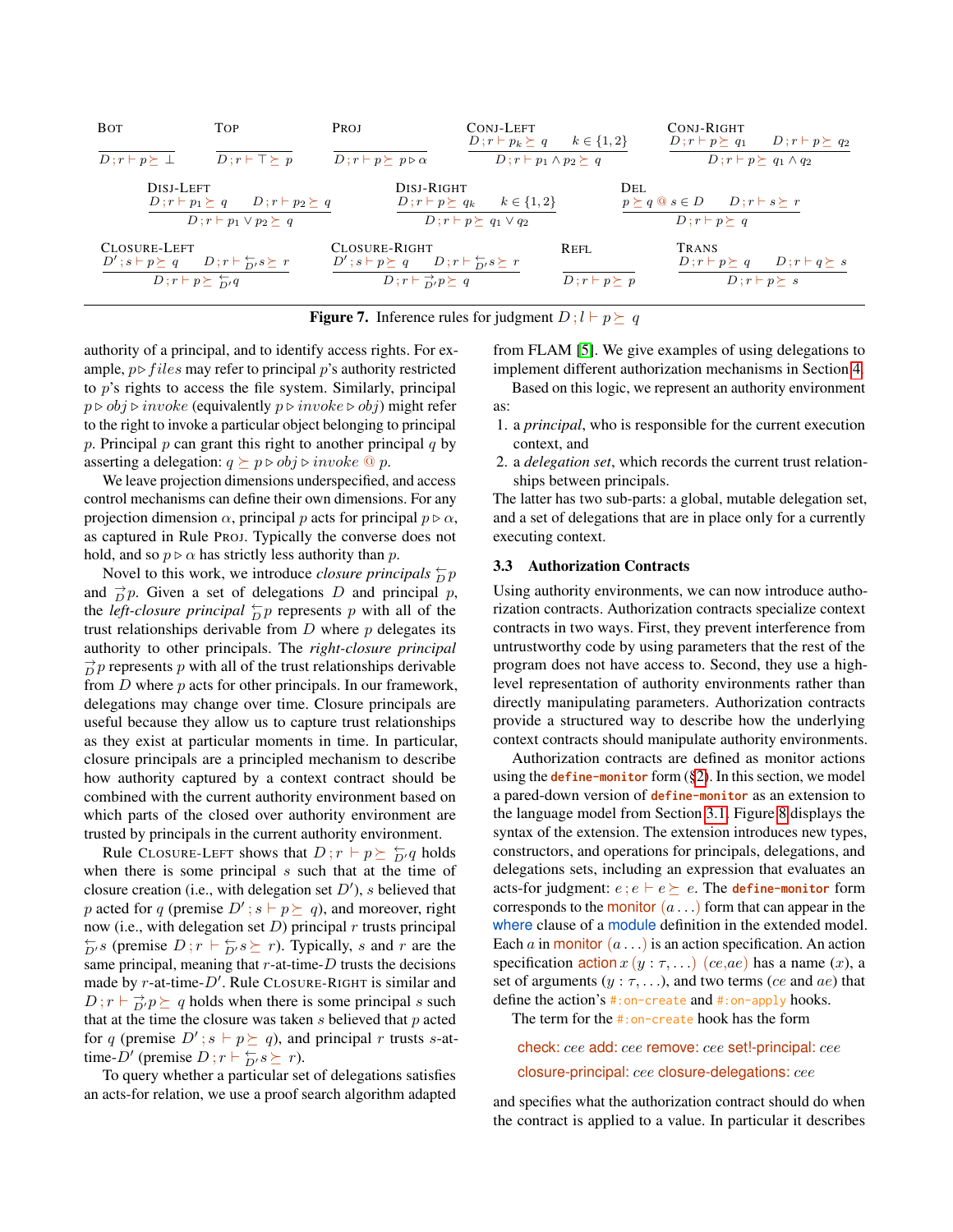```
m ::= module \ell exports x with x, \ldots where x = e, \ldots, monitor (a, \ldots), x = e, \ldotsv : := \ldots | \top | \bot | \mathcal{P} | \mathcal{D} | v \succeq v \mathcal{Q} v | \{v, \ldots\}e ::= ... | new-principal | new-dimension | e \triangleright e | e \cdot e \vdash e \succeq e | e \succeq e \circ e | let x \succeq x \circ x = e in e\left| \quad \right\} \ \ \right| \ \ \{e\} \ \ \left| \ \ e \cup e \ \ \right| \ \ e \setminus e \ \ \left| \ \ (\text{fold} \ e \ e \ e) \right|\beta ::= ... | Prin | Dim | Del | DelSet
  a ::= action x(y : \tau, ...) (ce,ae)
 ce ::= check: cee add: cee remove: cee set!-principal: cee closure-principal: cee closure-delegations: cee
 ae ::= check: aee add: aee remove: aee scope: aee set-principal?: aee principal: aee set!-principal: aee
cee ::= e | let x = cee in cee | current-principal | current-delegations
ace ::= e | let x = ace in aee | current-principal | current-delegations | closure-principal | closure-delegations
```
<span id="page-9-1"></span>Figure 8. Syntax extensions for authorization contracts.

how to modify each part of the authority environment. Its field check accepts an acts-for judgment. If this judgement does not hold, a contract error is raised blaming the client of the contract. Field add accepts a set of delegations to add to the global delegation set. Field remove accepts a set of delegations to remove from the global delegation set, if present. Field set!-principal changes the current principal to the given principal. Fields closure-principal and closure-delegations accept a principal and a set of delegations, respectively, and record the principal and delegations for use upon a call to the contracted function. Terms in each of these six fields can access the pieces of the current authority environment using current-principal and current-delegations.

The second term corresponds to the #:on-apply hook, which specifies what the authorization contract should do upon a call of the contracted function. It has the form

check: cee add: cee remove: cee scope: cee set-principal?: cee principal: cee set!-principal: cee.

Similar to a ce term, it allows the configuration of the contract's behavior. As before, check accepts an acts-for judgment and raises a contract error if it does not hold. Likewise, fields add and remove mutate the global delegation set, and field set!-principal changes the current principal. The scope field accepts a set of delegations, but this set is installed only for the dynamic extent of the current function call, rather than added to the global delegation set. The set-principal? field requires a boolean value. If that value is #t, the current authorization environment is extended with a principal for the dynamic extent of the function call. This (1) allows changing the principal visible within the extent of the function call and (2) prevents contracts that change the principal during the extent of the function call from modifying the principal of the enclosing context. In addition to accessing the current principal and delegations from the authority environment, the seven fields of an ae term can access the principal and delegations closed over by the contract with terms closure-principal and closure-delegations.

To give a detailed semantics for **monitor** terms, we use a compilation function that replaces monitor expressions with terms that explicitly construct context contracts. The compilation uses five parameters: one each for the current principal, global delegation set, and scoped delegation set, plus a pair to record the closed-over principal and delegations. Each monitor term generates a fresh set of parameters, preventing separately defined monitors from interfering with each other. Each action term compiles to a single context contract that closes over the fresh parameters. The full compilation function is listed in Appendix [A,](#page-16-0) along with typing judgments for authorization contracts and the semantics of expressions that operate on principals, dimensions, delegations, and delegation sets.

The hooks for defining actions are sufficiently flexible to implement a variety of access control mechanisms ([§4\)](#page-9-0). Here, we briefly describe some of the ways programmers can configure authorization contracts.

*Mutable Authority* Many access control mechanisms have a global policy that changes over time. For example, in discretionary access control, users can grant or revoke access to their resources. We can implement this with a contract that adds or removes (global) delegations.

*Dynamically-scoped Authority* An authority closure can inherit the authority environment from its calling context by ignoring the authority environment it closes over.

*"Lexically"-scoped Authority* An authority closure can isolate itself from the authority of its calling context by replacing the authority environment at a call site with the authority that it closes over.

Moreover, different access control mechanisms may require authorization contracts that blend these different strategies. For example, implementing setuid-like authority closures requires capturing the principal but not the delegations the closures close over. Otherwise, updates to the global, mutable discretionary access control policy would be forgotten when a setuid function runs.

# <span id="page-9-0"></span>4. Putting Authorization Contracts to Work

As evidence of the usefulness and expressiveness of the framework, we implemented a variety of existing access control mechanisms including discretionary access control, stack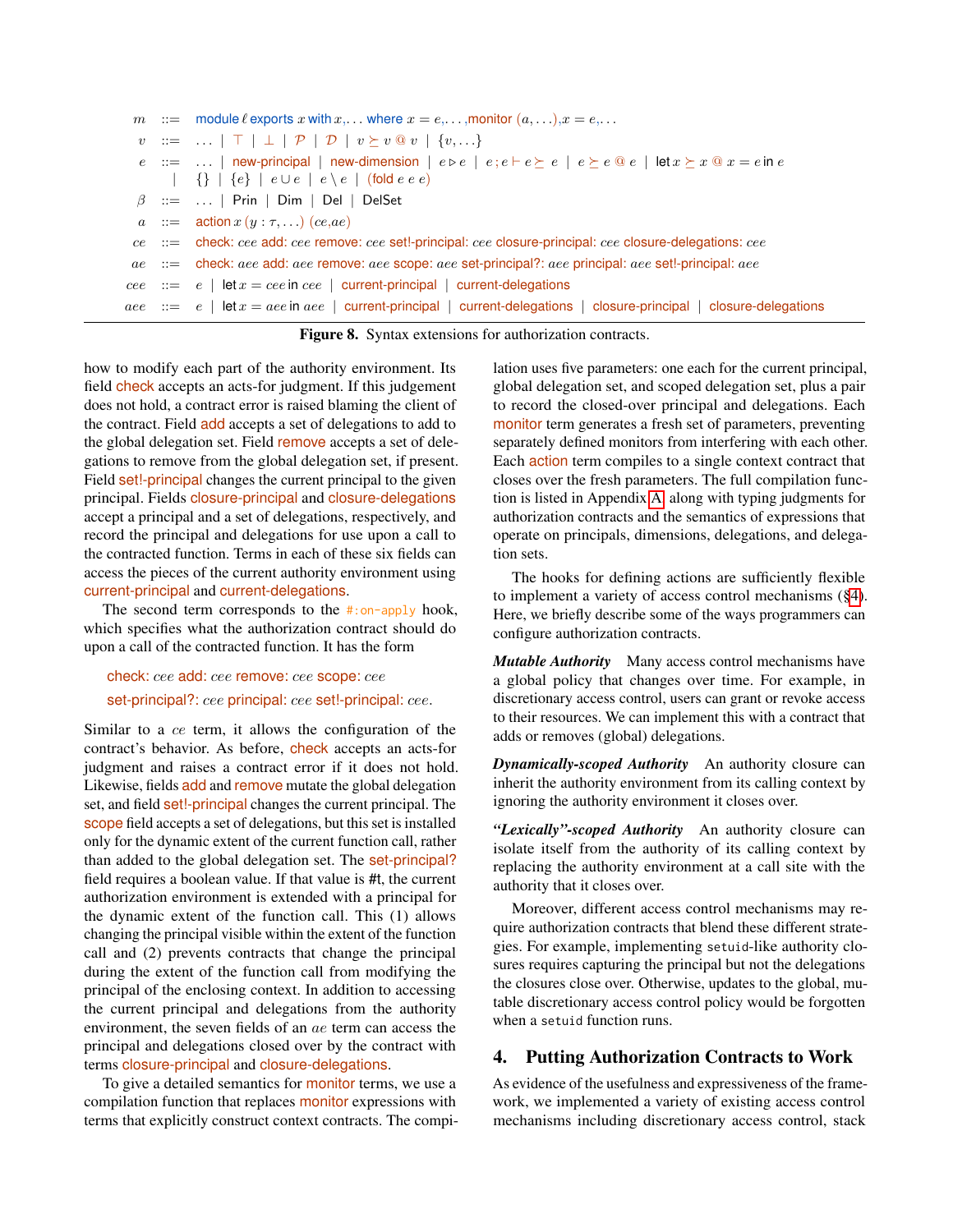```
( define-monitor monitor-name
  ( monitor-interface
   action-name ... extra-name ...)
  ( monitor-syntax-interface
   syntax-name ...)
  ( action ; definitions of monitor actions
   [action-name (action-var ...)
      #:on-create on-create-hook
      #:on-apply on-apply-hook ]
      ... )
  ( extra ; additional monitor abstractions
   ( define extra-name extra-body )
    ... )
  ( syntax ; syntactic monitor abstractions
   ( define-syntax syntax-name syntax-body )
    ... ) )
```
<span id="page-10-0"></span>Figure 9. The **define-monitor** form

inspection [\[40\]](#page-15-0), history-based access control [\[1\]](#page-14-2), and object capabilities [\[25\]](#page-15-1). Here, we focus on stack inspection to demonstrate how to use authorization contracts to design a complex access control monitor. The remaining access control mechanisms are described in the accompanying technical report [\[28\]](#page-15-13). Before delving into stack inspection, we further explain **define-monitor**, the main linguistic tool that our framework provides.

#### 4.1 The **define-monitor** Form

Figure [9](#page-10-0) shows the complete syntax of **define-monitor**. It has two sections in addition to the **action** section we have seen before: **extra** and **syntax**. The first defines extra functions and contracts that the programmer wants to include in the interface of a monitor. These are usually contracts that combine two or more actions together or contracts that fix the arguments of an action. The **syntax** section defines macros that serve as syntactic abstractions over the monitor's interface, for example, to automate the placement of authority contracts when defining a function. We give examples of definitions in the **extra** and **syntax** sections later. The **monitor-interface** and **monitor-syntax-interface** clauses specify which elements are available to users of the monitor. After defining a monitor monitor-name, a client can instantiate it with (run monitor-name). This creates a fresh monitor, i.e., one with a fresh authority environment and contracts.

The most complicated part of defining a monitor is writing the two hooks for each monitor action. To facilitate this, we provide two functions, **do-create** and **do-apply**, that simplify this process. Each function has optional keyword arguments corresponding to the fields of an action form in Section [3.3.](#page-8-0) The functions provide default values for any argument not specified. Thus, the programmer need only specify the results of the hooks they care about. For instance, the default value for the argument with keyword #:check seen in Figure [1](#page-2-2) is an acts-for relation that is always true.

#### 4.2 A Stack Inspection Monitor

In stack inspection [\[40\]](#page-15-0), code obtains permissions based on static properties such as the package it belongs to. At run time, code can choose to enable its static permissions making them eligible for satisfying an access control check. Before a sensitive operation, stack inspection checks for the presence of a particular permission by walking the run-time call stack until a frame from code that has enabled the permission is found. To prevent *luring attacks* [\[40\]](#page-15-0), stack inspection additionally requires that all execution contexts between the enabled permission and the authorization check have the required static permission. Despite this protection, untrusted code may be able to influence the program even if its frames are no longer on the stack. As a result, modern adaptations of stack inspection provide additional support for capturing the permissions of the stack at some point in an execution and reinstating them for a later check.

Implementations of stack inspection provide the following primitives: checkPermission, which checks that a frame on the stack has the required permission enabled and that all intervening frames have the required static permission; doPrivileged, which enables the static permissions of the current code for its dynamic extent, possibly using captured permissions instead of the current permissions; and getContext, which captures the permissions of the stack at some point in execution. In addition, the implementation must provide a mechanism to associate static permissions with code.

To realize stack inspection using authorization contracts, a monitor must provide (1) actions that implement these primitives and (2) a way to grant static permissions to code. In our monitor, the actions for  $(1)$  are check-permission/c, do-privileged/c, and context/c. To track which permissions are held by code on the stack, we use the authority environment to grant permissions to individual frames, each represented by a distinct principal. Each stack frame has three projections that are used to manage its authority. The static projection indicates the permissions granted to the code statically. The enable projection has the authority of the permissions enabled for this frame. The active projection represents permissions that would satisfy a privilege check. We say a principal has a particular permission if it acts for the corresponding projection of the  $\top$  principal.

We use one additional monitor action, privileged/c, to indicate the static permissions a piece of code possesses and to enforce that a stack frame's active projection acts for exactly those permissions for which checkPermission should succeed. Action privileged/c takes a list of permissions (each of which is a projection of the  $\top$  principal). On an #: on-apply event, it creates a new principal callee to represent the new stack frame and adds delegations initializing these projections for the dynamic extent of the function: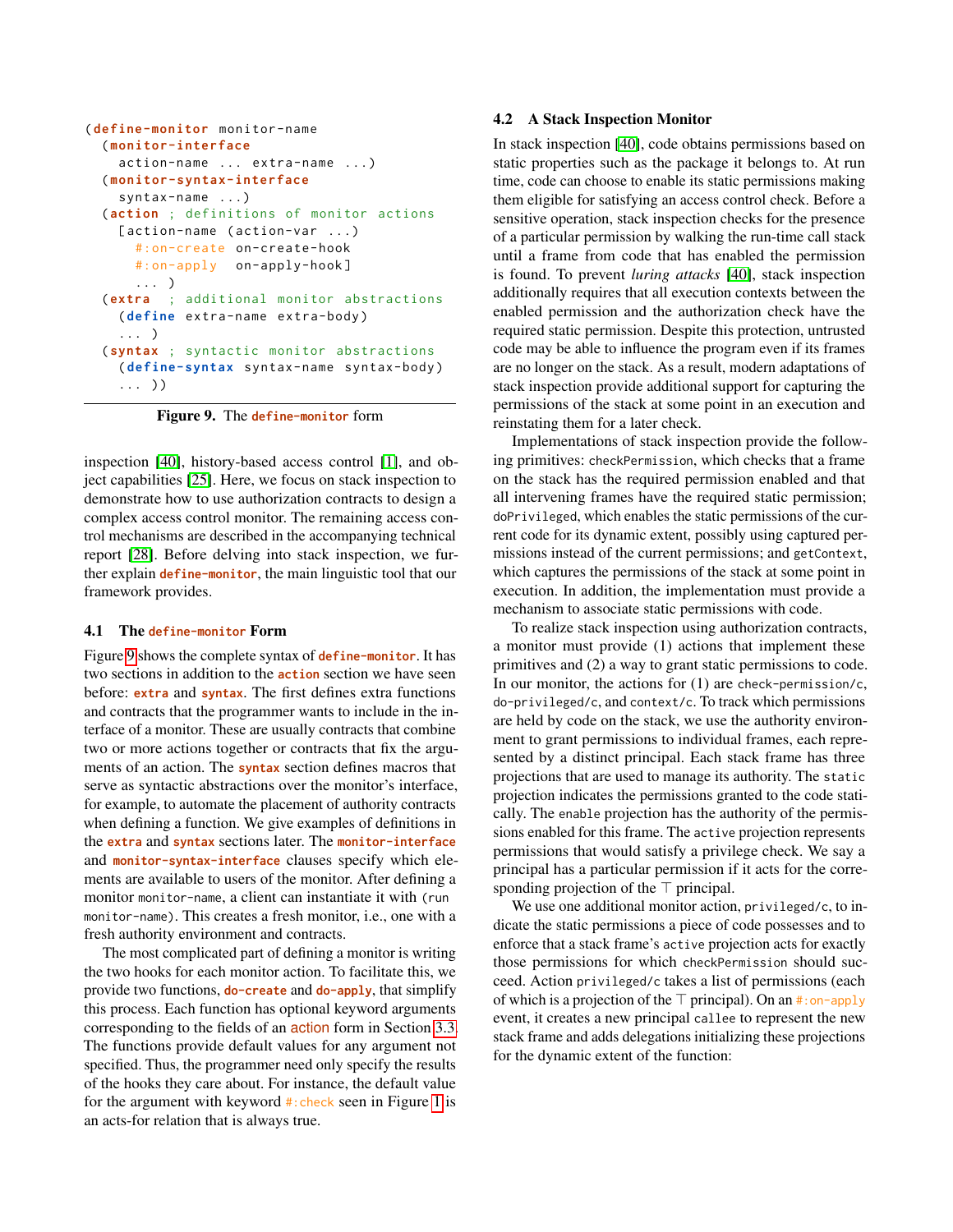```
(\succeq @ (c \text{ called static}) \text{ permutations } \top)( @ (. callee enable )
       (\triangleright current-principal active)
         current-principal )
(\succeq @ (c \text{ called } a \text{ctive})(∨ (\triangleright callee enable) (\triangleright callee static))
       callee).
```
These delegations give callee the specified static permissions (by asserting that the callee's static dimension acts for the conjunctive principle permissions), assert that the new frame inherits the active permissions from the previous frame, and require that the callee has both static and enabled permissions to make them active.

Tracking the authority of each frame in this way makes walking the stack unnecessary. Action check-permission/c only checks that the active projection of the current principal acts for all of the requested permissions.

Action do-privileged/c enables the current frame's static permissions by adding a delegation from the frame's static projection to its enable projection for the dynamic extent of the wrapped function.

Action context/c is used to capture the permissions of the current stack for future permission checks. It captures the current authorization environment when it is attached to a function. When it is invoked, it installs the same set of delegations as privileged/c, except that the first delegation that grants static permissions gets replaced with a delegation that derives permissions from the active permissions of the captured frame at the time they were captured:

```
(\succ @ ( \triangleright callee static)
      (\triangleright \hspace{0.2cm} (\rightarrow \hspace{0.2cm} \text{closure-principal}closure-delegations )
      active) ).
```
The right-closure principal on the right hand side of this delegation acts for all of the principals that closure-principal acted for when the closure was created.

The monitor must also provide (2) a way to grant static permissions to code. Because Racket does not have class-loading facilities that would allow permissions to be granted to code at load-time, we use macros to attach authorization contracts to code that should have static permissions. In particular, the monitor provides a new definition form define/rights in its **syntax** section. This form works like the **define** form, but takes two additional arguments: a set of permissions and a contract to apply to the definition. It defines a function wrapped with the given contract and a privileged/c contract. In addition, the macro define/rights coerces any function arguments or free-variables appearing in the body of the function to authority closures by applying an additional contract unprivileged/c, which is defined in the **extra** section of the monitor. Action unprivileged/c switches to the  $\perp$  principal for the dynamic extent of the closure it wraps, preventing any check-permission/c actions from succeeding. Thus,

```
(define/rights (read-file file) (filesys)
  ( check-permission/c filesys )
  ...)
( define/rights ( read-privileged file )
    ( filesys )
  do-privileged/c
  (if (safe? file) (read-file file) #f))
(define/rights (malicious) (net)
  any/c
  ( read-file "/ etc/passwd ") )
> ( malicious )
  read-file: contract violation;
   (\triangleright frame10247 active) \angle (\triangleright T filesys)
; @~(p \top \text{filesys})contract from: (definition read-file)
; blaming: top-level
```
<span id="page-11-1"></span>Figure 10. Using the stack inspection monitor

these contracts prevent functions that were not defined with define/rights from using code that requires permissions.

Figure [10](#page-11-1) shows an example program using the stack inspection monitor. There are three functions defined using define/rights. Two of these functions are trusted to access the filesystem: read-file and read-privileged. However, read-file should not be used directly, so it checks that the filesys permission has been enabled by one of its callers. Function read-privileged enables the filesys permission, but only calls read-file if the file is safe to read. Function malicious does not have the filesys permission but attempts to read "/etc/passwd" anyway, so invoking this function results in a contract violation. The contract violation says that the stack frame corresponding to the call to read-file does not have the necessary permission filesys.

# <span id="page-11-0"></span>5. Case studies

To evaluate the use of our framework in practical applications, we developed three case studies. The first adds simple authorization contracts to the implementation of a card game to ensure that player's moves affect only the parts of the game state they control. The second secures a plugin interface of the DrRacket development environment and demonstrates how the flexibility of the framework can support complex security mechanisms. The third, which mirrors the example from Section [2.2,](#page-2-0) replaces authorization checks in a web application with authorization contracts.

We evaluated the performance of our framework on each case study. The experiments were conducted on a MacBook Pro with a 2.6 GHz Intel Core i5 and 16GB of RAM running Mac OS X 10.11 and Racket 6.4.0.9. In the first two case studies, authorization contracts have significant impact on the performance of the benchmarks. However, both case studies are worst case scenarios: they have no existing code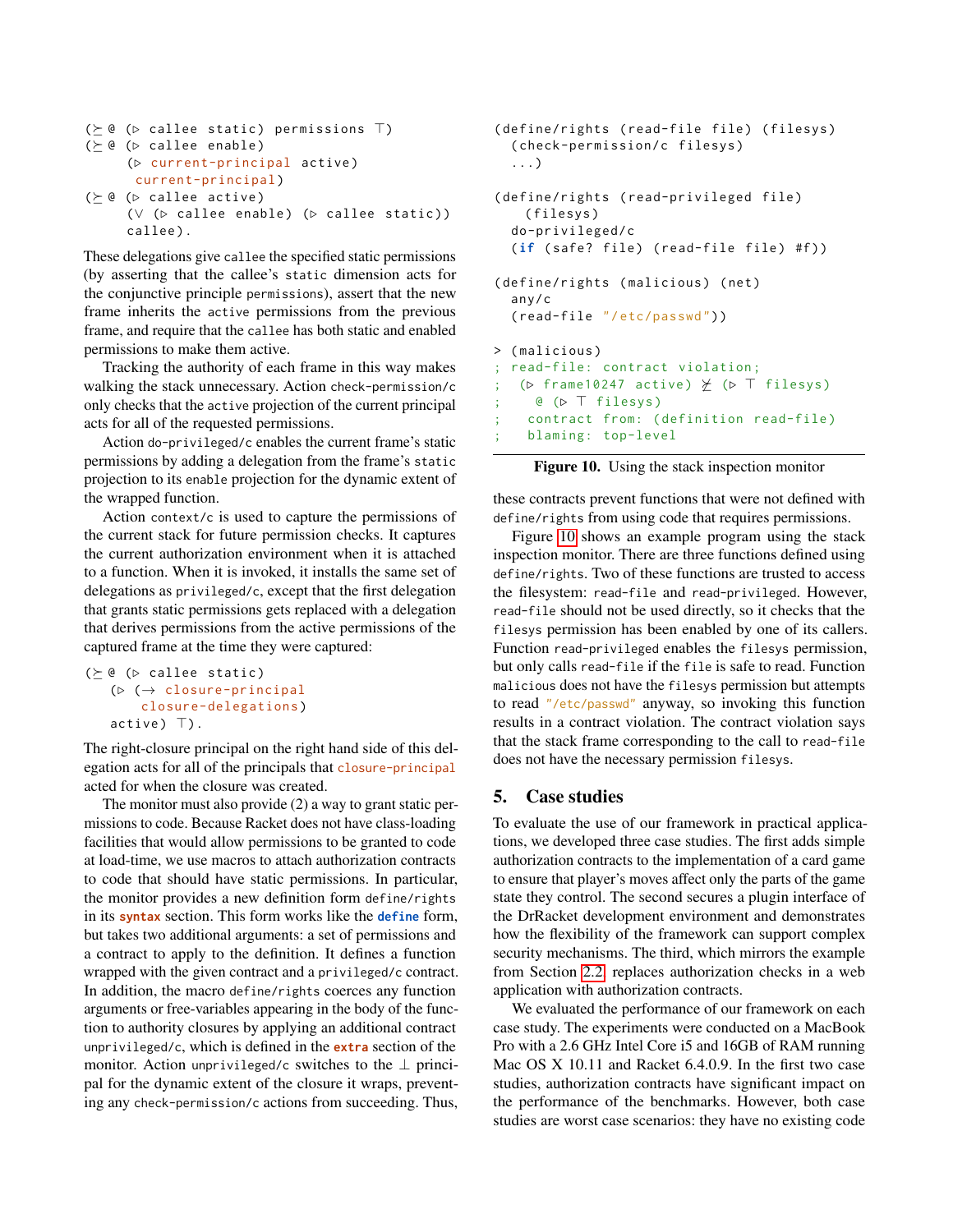implementing access control (and so we are strictly adding functionality), and after adding contracts, they invoke many access control checks (tens of thousands in the case of the card game) while performing cheap operations. Moreover, in the DrRacket case study, the absolute overhead for each benchmark due to authorization contracts is less than 45ms, but the relative overhead is high since the baseline running time is less than 15ms. The third case study replaces existing access control checks with authorization contracts, with negligible impact on performance. Our implementation is a prototype, and we anticipate that optimizations in the implementation of our contracts can further reduce their overhead.

*Preventing Cheating in a Card Game* We have used authorization contracts to enforce a security policy for a functional implementation of the card game Dominion<sup>[4](#page-12-0)</sup>. The exact rules of Dominion do not matter for our purpose, except that each player collects cards in a local deck and attempts to outscore the rest of the players by playing cards from their deck. During each turn, players can play cards from their deck to either purchase additional cards or attack other players, forcing them to discard some of their cards.

In this implementation, each player is a program that runs in its own process and responds automatically to messages from a central broker. The broker maintains the shared inventory of cards and a mirror of each player's local deck. Players perform moves by sending messages to the broker describing the move.

To perform a move, the player sends a message to the broker identifying a card to play. In response, the broker updates its copy of the game state to reflect the move and, if the move involves an attack on another player, informs the other player of the attack. The other player then has an opportunity to defend by choosing which card to discard and the broker again updates the game state.

The broker represents the local deck of each player as an immutable record player and the state of the game as an immutable structure game that holds a list of player records. The first element in this list corresponds to the player who makes the next move. The broker is implemented as a core drive function that delegates to two functions: move and defend. Both functions perform functional updates to the relevant structures.

We enforce the policy that the broker only updates the current player's deck or a defending player's deck. The monitor that enforces this policy specifies three authorization contracts: deprivilege/c, which sets the principal for the dynamic extent of a function to  $\bot$ ; (switch-player/c name), which sets the principal for the dynamic extent of a function to the player with name name; and (check-player/c name), which checks before calling a function if the current principal is the player with name name.

To enforce the policy, we attach contract deprivilege/c to the function drive so that only authorized code can modify the game state during the game. The contract for the game structure, game/c, gives the accessor functions of each field of the player records in the game the contract(check-player/c name), where name is the name of the corresponding player. The contract for the move function is

```
( ->a
  ([ game game/c ] [ turn any/c ] [ play any/c ])
  #:auth (game)
    ( switch-player/c
      ( player-name
         ( first ( game-players game ) ) ) )
  ( values [ game-result-game game/c ]
           [turn-result any/c]))
```
and it authorizes the move function to act on behalf of the current player, i.e., (**first** (game-players game)). The contract for defend is

```
( ->a ([ player player/c ] [ defense any/c ])
     #:auth ( player )
        ( switch-player/c
          ( player-name player ) )
     [ result player/c ])
```
which similarly allows the function to update the state of the player who was attacked.

We created 10 benchmarks for the Dominion case study that each consists of a simulated game with 2-7 players. Adding authorization contracts increases running time by  $1.3-1.7\times$  at both the median and 99<sup>th</sup> percentile.

*Securing a Plugin Interface* We wrote a monitor to protect DrRacket from malicious or buggy third-party key bindings. First, we explain aspects of DrRacket's design related to key bindings. Keystrokes sent to DrRacket are dispatched as method calls to a text% object which encapsulates the state of the editor. This object has methods that access and modify parts of DrRacket. For instance, the get-text method returns the content of the editor, while the set-padding method changes the inset padding used to display the editor's content. Each text% object has a keymap% object that stores registered key bindings and maps sequences of keystrokes to the action they trigger. A keybinding action is an arbitrary Racket function of two arguments: the current text% object and an event% object, which describes the event that triggered the action. On startup, DrRacket populates its text% object's key map with built-in key bindings. In addition, DrRacket registers user-defined key bindings from configuration files. Keybinding actions can inspect and modify almost any aspect of DrRacket through the text% object. This gives users a powerful interface for customizing DrRacket but makes key bindings a source of vulnerabilities. For instance, a key binding could accidentally erase the user's code or snoop on the editing session.

Our monitor restricts which text% object methods a keybinding action can invoke. We group methods of text% that

<span id="page-12-0"></span><sup>&</sup>lt;sup>4</sup>The implementation is part of the teaching material of a long running undergraduate Functional Programming course.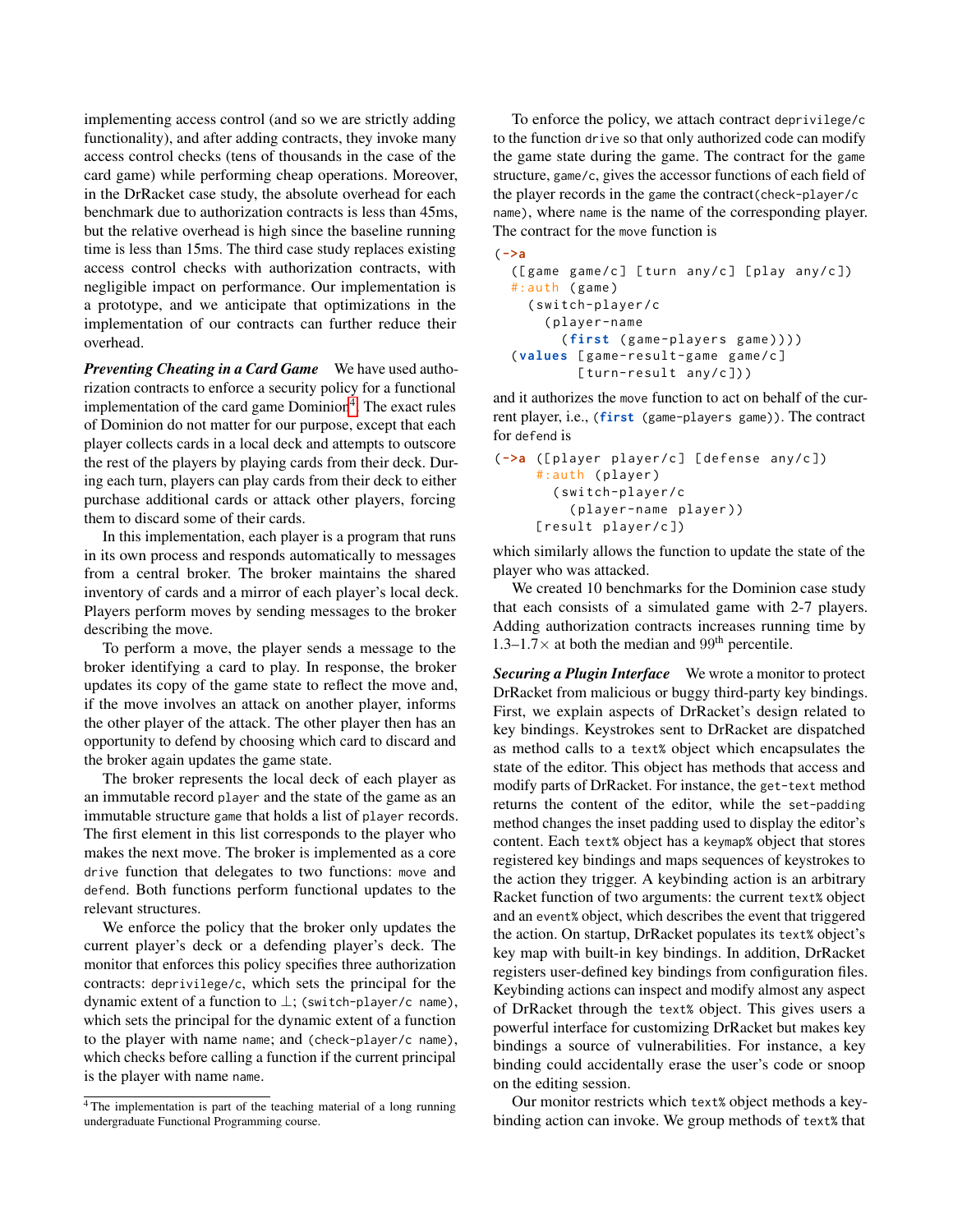can access or modify similar parts of DrRacket. For instance, methods that write to the clipboard (e.g. cut and copy) belong to the same group while methods that change how DrRacket displays content (e.g. set-max-width and set-line-spacing) belong to a second group. Each group has a corresponding privilege that is required to invoke the group's methods. For example, the privileges ReadClipboard and ChangeEditorView grant access to the methods mentioned above. Methods can belong to multiple groups. Access control checks around each method verify that the authority of a calling execution context has the necessary privileges.

In addition to methods that require specific privileges to invoke, text% has sensitive methods that should be invoked only by another method of the text% object. For example, the on-delete method should never be invoked directly as its correctness depends on DrRacket's state. Instead, key bindings should invoke the delete method that subsequently calls on-delete. To support this use case, we require an additional privilege to call on-delete that is granted during the dynamic extent of delete.

The stack-inspection-like access control mechanism we have described so far is not sufficient. Some methods of text% install callbacks that are triggered by subsequent events. For example, add-undo registers a callback that runs when the user wishes to undo the action of a key binding. This callback should not run with the authority of its calling context, but instead should use the privileges of the action that created it. To achieve this, we create authority closures around any callbacks registered by an action.

Our monitor represents each privilege as a unique principal and represents sets of principals as conjunctions and disjunctions of principals. It defines three actions: check/c, enable/c, and closure/c. Upon an #:on-apply event, the first action consumes principal perms and checks if the current principal has permissions that imply perms. Then the action switches the current principal to a principal that only has permissions perms. When a function wrapped with enable/c is applied, it switches the current principal to a principal that has the same permissions as the current principal augmented with perms. The #:on-create event of the third action creates an authority closure. When the authority closure is applied, it installs the closed-over principal.

We use the actions of the monitor to define an authorization contract for the keybinding interface:

#### (**->a** ([ t text/c ] [ e ( is-a?/c event% ) ]) #:auth () (check/c perms) any)

where perms is a principal which encodes the privileges we grant to the key binding and text/c is the object contract we define for the editor's text% object. text/c applies a contract to each method of text% specifying whether the method enables some permission, requires some permissions, or creates an authority closure around one of its arguments. For example, text/c gives the method blink-caret the contract

(check/c ChangeEditorView). In essence, text/c defines a security policy for the editor.

To assess the monitor's performance, we ran a series of 30 benchmarks, adapted from DrRacket's test suite, that simulate a sequence of keystrokes that trigger built-in key bindings. We ran these benchmarks with the monitor off and on. When the monitor is on, the prototype grants the minimum set of privileges necessary for each key binding. For each benchmark, we measured the time required to retrieve and execute each key binding. Our measurements show that the authority monitor increases median response time by  $3-7\times$  and increases response time at the 99<sup>th</sup> percentile by  $3-5\times$ . However, for an IDE, a response time fast enough for interactive use is more important. Our prototype achieves this goal with a maximum response time of 53ms.

*Authentication in a Web Application* The Racket package system allows users to discover and install packages from a public index service. Individual users can add new packages or update old ones by logging into the index service web application, which is implemented using the Racket web-server. Requests to add or modify packages are issued to the application as asynchronous http requests. The baseline implementation of the application uses macros to authenticate the user and perform any required access control checks before processing the request. For example, the jsonp/pkg/modify endpoint authenticates the current user and checks that they are an author of the package they are attempting to modify. This approach to access control is brittle, since it requires that the checks included for each endpoint accurately capture the privileges required when processing the response.

Using authorization contracts, we are able to separate the tasks of authentication and authorization in the index service web application. Rather than performing a different set of access control checks for each endpoint, all endpoints now simply invoke an authenticate function that checks whether the current session is valid and which user is logged in, then invokes a procedure to process the request, like the login function from Section [2.2.](#page-2-0) The access control policies for sensitive operations like updating a package are enforced by adding authorization contracts that implement the necessary checks to the web application's data model. There are two types of checks: (is-author/c pkg) which checks that the logged in user is an author of package pkg, and is-curator/c, which checks whether the logged in user has "curator" status, which allows them to tag packages with information about their quality.

To evaluate the new implementation's performance, we measured the latency of 1,000 repeated requests to modify a package record. Replacing inline checks with authorization contracts has minimal impact on performance. Median latency was 283ms for the baseline implementation versus  $281\,\text{ms}$  with authorization contracts. At the  $99\text{th}$  percentile, using authorization contracts latency was 338ms versus 330ms with the baseline implementation.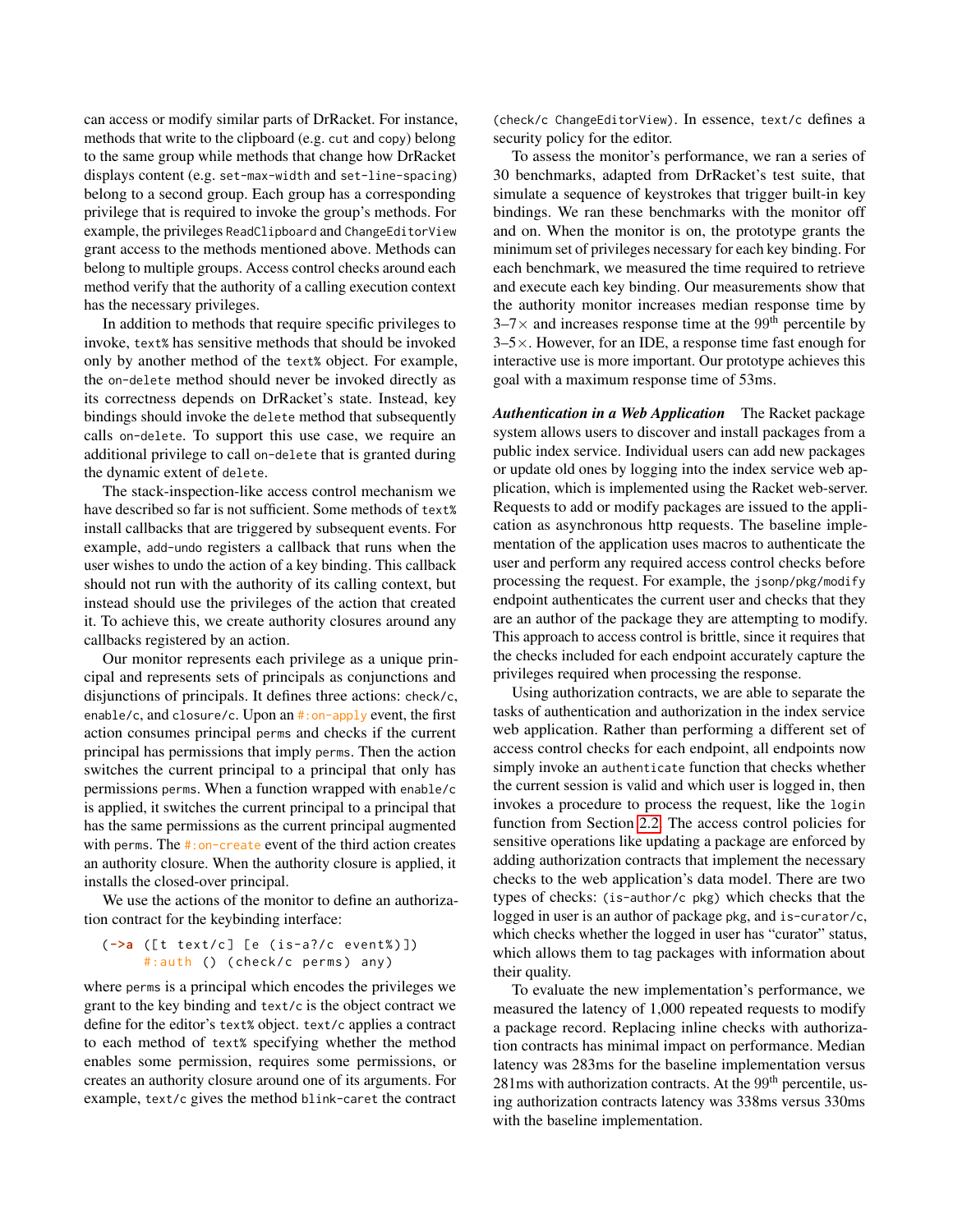# 6. Related Work

The connection between scoping and access control has been implicit in prior work on security in programming languages but has never been a central concept for extensible access control. [Morris'](#page-15-15)s seminal paper "Protection in Programming Languages" [\[29\]](#page-15-15) describes how lexical scope can be used to create security abstractions within a program. More recently, the object-capability paradigm has embraced lexical scope as an organizing security principle [\[25\]](#page-15-1). Wallach and Felten [\[39\]](#page-15-16) note that "in some ways, [stack inspection] resembles dynamic variables (where free variables are resolved from the caller's environment rather than from the environment in which the function is defined)." Phung et al. [\[30\]](#page-15-17) use dynamic and lexical scoping to associate principals with executing code in order to correctly enforce security policies on programs that mix JavaScript and ActionScript code.

*Inlined Reference Monitors* An alternative approach to language-level access control is inlined reference monitoring. Reference monitors observe the actions taken by a system and intercede to prevent violations of a security policy [\[3\]](#page-14-3). They can enforce a large class of policies [\[32\]](#page-15-18). Inlined reference monitoring (IRM) weaves the implementation of a reference monitor into the program being monitored [\[12\]](#page-15-19). Many implementations of inlined reference monitoring rely on aspects to identify security relevant actions during program execution [\[6,](#page-14-4) [7,](#page-14-5) [13,](#page-15-20) [14,](#page-15-21) [20\]](#page-15-22). Policies supported by these tools typically focus on access patterns for sensitive resources. While policies supported by our framework can be encoded this way, as in [Erlingsson and Schneider'](#page-15-20)s IRM implementation of Java stack inspection [\[13\]](#page-15-20), policies where the authority of code depends on application state require duplicating code. A further disadvantage of IRMs is that they require a global transformation of the program to inline the security monitor. Because authorization contracts are applied at component boundaries, our framework requires only local modifications.

*Authorization Logics* Authorization logics give a formal language to express access control policies [\[1\]](#page-14-2). Authorization logics have been used to understand existing access control mechanisms, including Java stack inspection [\[39\]](#page-15-16). Aura [\[19\]](#page-15-23) and Fine [\[36\]](#page-15-24) implement access control using proof-carrying authentication, where proofs of formulas in an authorization logic are used as capabilities [\[4\]](#page-14-6). Our access control logic is inspired by the Flow-Limited Authorization Model [\[5\]](#page-14-1), which uses projections to describe attenuated authority without requiring additional constructs such as roles or groups.

*Contracts for Security* Previous work has used contracts to enforce limited access control policies. Moore et al. [\[27\]](#page-15-25) use contracts to constrain the use of capabilities in a secure shell scripting language. Dimoulas et al. [\[9\]](#page-15-26) use contracts to control the flow of capabilities between components in objectcapability languages. Heidegger et al. [\[18\]](#page-15-27) use contracts to specify which fields of an object may be accessed by a component. However, each of these systems is specialized

to enforce a specific type of access control policy. Disney et al. [\[10\]](#page-15-28) introduce temporal higher-order contracts that enforce that sequences of function calls and returns match a specification. [Schollier et al.'](#page-15-29)s computational contracts [\[33\]](#page-15-29) can enforce a wide range of trace properties on programs. Unlike authorization contracts and temporal higher-order contracts, computational contracts use aspects to interpose on program events. Both of these systems support arbitrarily powerful monitors, but like inlined reference monitoring, provide limited support for writing complex access control policies like stack inspection or discretionary access control.

*Scoped Aspects for Security* Dutchyn et al. [\[11\]](#page-15-30) enforce simple access control policies with lexically and dynamicallyscoped aspects. With additional aspect scoping mechanisms, Toledo et al. [\[38\]](#page-15-31) encode full Java stack inspection. While aspects can enforce a wide range of access control mechanisms, authorization contracts offer linguistic support for implementing diverse (and customized) access control mechanisms with ease. Doing the same with aspects, if possible, requires brittle and complex encodings.

# Acknowledgments

This material is based upon work supported by the National Science Foundation under Grant Numbers CCF-1438271, CNS-1524052, and CCF-1526324. This research is also supported by the Air Force Research Laboratory and a Google Faculty Research Award.

# References

- <span id="page-14-2"></span>[1] M. Abadi and C. Fournet. Access control based on execution history. In *Proceedings of the 10th Annual Network and Distributed System Security Symposium (NDSS)*, pages 107– 121, February 2003.
- <span id="page-14-0"></span>[2] M. Abadi, M. Burrows, B. Lampson, and G. Plotkin. A calculus for access control in distributed systems. *ACM Transactions on Programming Languages and Systems (TOPLAS)*, 15(4): 706–734, September 1993.
- <span id="page-14-3"></span>[3] J. P. Anderson. Computer security technology planning study. Technical Report ESD-TR-73-51, U.S. Air Force Electronic Systems Division, Deputy for Command and Management Systems, HQ Electronic Systems Division, 1972.
- <span id="page-14-6"></span>[4] A. W. Appel and E. W. Felten. Proof-carrying authentication. In *Proceedings of the 6th ACM Conference on Computer and Communications Security (CCS)*, pages 52–62, Nov. 1999.
- <span id="page-14-1"></span>[5] O. Arden, J. Liu, and A. C. Myers. Flow-limited authorization. In *Proceedings of the 28th IEEE Computer Security Foundations Symposium (CSF)*, pages 569–583, July 2015.
- <span id="page-14-4"></span>[6] L. Bauer, J. Ligatti, and D. Walker. Composing security policies with Polymer. In *Proceedings of the 2005 ACM SIGPLAN Conference on Programming Language Design and Implementation (PLDI)*, pages 305–314, June 2005.
- <span id="page-14-5"></span>[7] F. Chen and G. Roşu. Java-MOP: A monitoring oriented programming environment for Java. In *Proceedings of the Eleventh International Conference on Tools and Algorithms*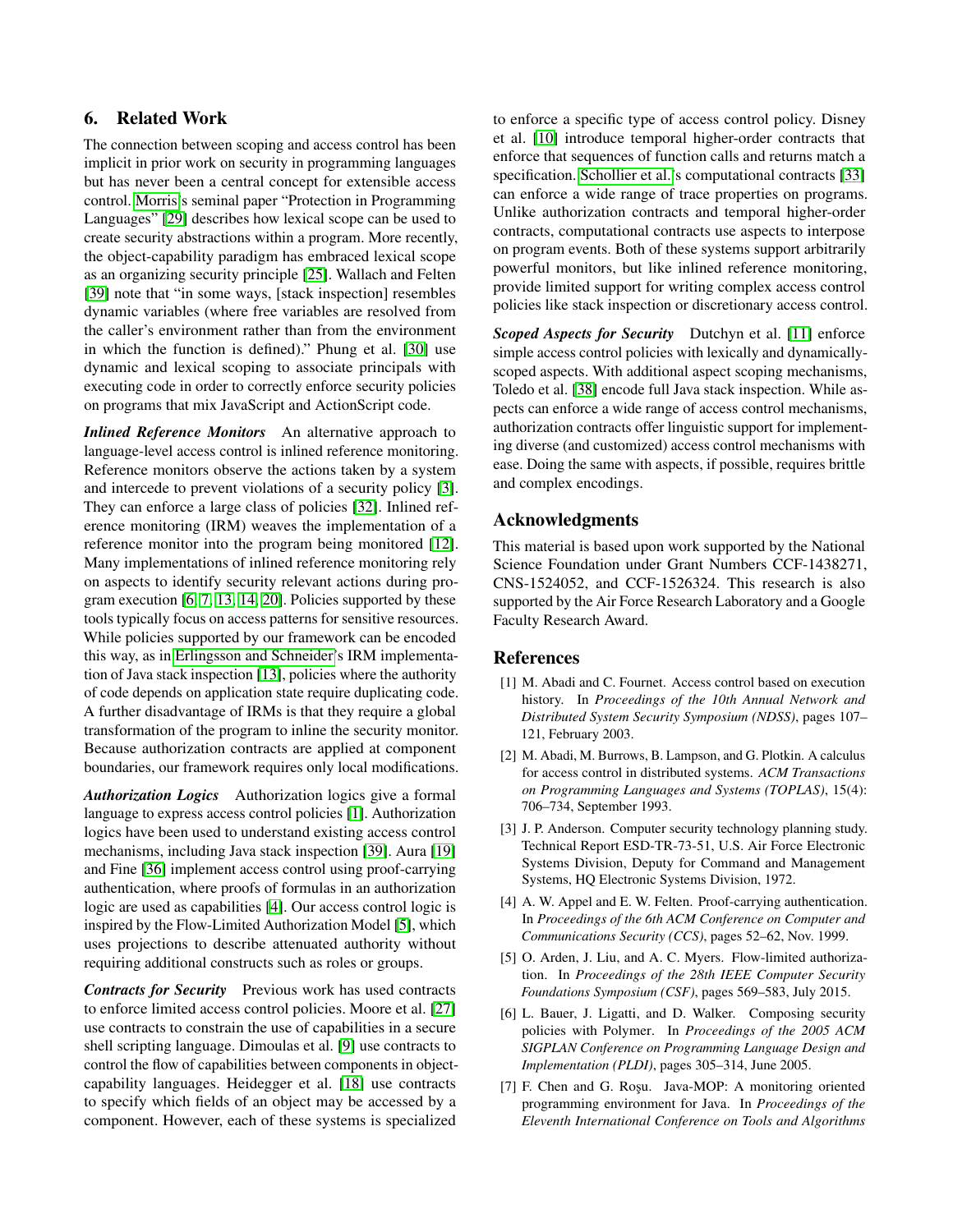*for the Construction and Analysis of Systems (TACAS)*, pages 546–550, April 2005.

- <span id="page-15-12"></span>[8] C. Dimoulas, S. Tobin-Hochstadt, and M. Felleisen. Complete monitors for behavioral contracts. In *Proceedings of the 21st European Symposium on Programming (ESOP)*, pages 211– 230, March 2012.
- <span id="page-15-26"></span>[9] C. Dimoulas, S. Moore, A. Askarov, and S. Chong. Declarative policies for capability control. In *Proceedings of the 27th IEEE Computer Security Foundations Symposium (CSF)*, pages 3–17, July 2014.
- <span id="page-15-28"></span>[10] T. Disney, C. Flanagan, and J. McCarthy. Temporal higherorder contracts. In *Proceedings of the 16th ACM SIGPLAN International Conference on Functional Programming (ICFP)*, pages 176–188, September, 2011.
- <span id="page-15-30"></span>[11] C. Dutchyn, D. B. Tucker, and S. Krishnamurthi. Semantics and scoping of aspects in higher-order languages. *Science of Computer Programming*, 63(3):207–239, December 2006.
- <span id="page-15-19"></span>[12] U. Erlingsson and F. B. Schneider. SASI enforcement of security policies: A retrospective. In *Proceedings of the 1999 Workshop on New Security Paradigms*, pages 87–95, 1999.
- <span id="page-15-20"></span>[13] U. Erlingsson and F. B. Schneider. IRM enforcement of Java stack inspection. In *Proceedings of the 2000 IEEE Symposium on Security and Privacy (S&P)*, pages 246–255, May 2000.
- <span id="page-15-21"></span>[14] D. Evans and A. Twyman. Flexible policy-directed code safety. In *Proceedings of the 1999 IEEE Symposium on Security and Privacy (S&P)*, pages 32–45, May 1999.
- <span id="page-15-4"></span>[15] R. B. Findler and M. Felleisen. Contracts for higher-order functions. In *Proceedings of the Seventh ACM SIGPLAN International Conference on Functional Programming (ICFP)*, pages 48–59, October 2002.
- <span id="page-15-3"></span>[16] M. Flatt and PLT. Reference: Racket. Technical Report PLT-TR-2010-1, PLT Design Inc., 2010. [http://racket-lang.](http://racket-lang.org/tr1/) [org/tr1/](http://racket-lang.org/tr1/).
- <span id="page-15-7"></span>[17] M. Gasbichler and M. Sperber. Processes vs. user-level threads in Scsh. In *Proceedings of the 3rd ACM SIGPLAN Workshop on Scheme and Functional Programming*, 2002.
- <span id="page-15-27"></span>[18] P. Heidegger, A. Bieniusa, and P. Thiemann. Access permission contracts for scripting languages. In *Proceedings of the 39th Annual ACM SIGPLAN-SIGACT Symposium on Principles of Programming Languages (POPL)*, pages 111–122, Jan. 2012.
- <span id="page-15-23"></span>[19] L. Jia, J. A. Vaughan, K. Mazurak, J. Zhao, L. Zarko, J. Schorr, and S. Zdancewic. AURA: A programming language for authorization and audit. In *Proceedings of the 13th ACM SIGPLAN International Conference on Functional Programming (ICFP)*, pages 27–38, September 2008.
- <span id="page-15-22"></span>[20] M. Jones and K. W. Hamlen. Enforcing IRM security policies: Two case studies. In *Proceedings of the 7th IEEE Intelligence and Security Informatics Conference (ISI)*, pages 214–216, June 2009.
- <span id="page-15-14"></span>[21] B. W. Lampson. Protection. *ACM SIGOPS Operating Systems Review*, 8(1):18–24, January 1974.
- <span id="page-15-5"></span>[22] B. Meyer. *Object-Oriented Software Construction*. Prentice Hall, 1988.
- [23] B. Meyer. Design by contract. In *Advances in Object-Oriented Software Engineering*, pages 1–50. Prentice Hall, 1991.
- <span id="page-15-6"></span>[24] B. Meyer. Applying "Design by Contract". *Computer*, 25(10): 40–51, October 1992.
- <span id="page-15-1"></span>[25] M. Miller. *Robust Composition: Towards a Unified Approach to Access Control and Concurrency Control*. PhD thesis, Johns Hopkins University, May 2006.
- <span id="page-15-2"></span>[26] M. S. Miller, M. Samuel, B. Laurie, I. Awad, and M. Stay. Caja: Safe active content in sanitized JavaScript, 2008. Google white paper.
- <span id="page-15-25"></span>[27] S. Moore, C. Dimoulas, D. King, and S. Chong. Shill: A secure shell scripting language. In *11th USENIX Symposium on Operating Systems Design and Implementation (OSDI)*, pages 183–199. USENIX, October 2014.
- <span id="page-15-13"></span>[28] S. Moore, C. Dimoulas, R. B. Findler, M. Flatt, and S. Chong. Extensible access control with authorization contracts. Technical Report TR-03-16, Harvard University, 2016.
- <span id="page-15-15"></span>[29] J. H. Morris, Jr. Protection in programming languages. *Communications of the ACM*, 16(1):15–21, January 1973.
- <span id="page-15-17"></span>[30] P. H. Phung, M. Monshizadeh, M. Sridhar, K. W. Hamlen, and V. N. Venkatakrishnan. Between worlds: Securing mixed javascript/actionscript multi-party web content. *IEEE Transactions on Dependable and Secure Computing (TDSC)*, 12(4): 443–457, July 2015.
- <span id="page-15-10"></span>[31] J. H. Saltzer. Protection and the control of information sharing in multics. *Communications of the ACM*, 17(7):388–402, July 1974.
- <span id="page-15-18"></span>[32] F. B. Schneider. Enforceable security policies. *ACM Transactions on Information and System Security (TISSEC)*, 3(1): 30–50, February 2000.
- <span id="page-15-29"></span>[33] C. Schollier, É. Tanter, and W. D. Meuter. Computational contracts. *Science of Computer Programming*, 98(3):360–375, October 2013.
- <span id="page-15-8"></span>[34] G. L. Steele, Jr. Macaroni is better than spaghetti. In *Proceedings of the 1977 Symposium on Artificial Intelligence and Programming Languages*, pages 60–66, August 1977.
- <span id="page-15-9"></span>[35] G. L. Steele Jr and G. J. Sussman. The revised report on SCHEME: A dialect of LISP. Technical Report AIM-452, Massachusetts Institute of Technology Artificial Intelligence Laboratory, 1978.
- <span id="page-15-24"></span>[36] N. Swamy, J. Chen, and R. Chugh. Enforcing stateful authorization and information flow policies in Fine. In *Proceedings of the 19th European Conference on Programming Languages and Systems (ESOP)*, pages 529–549, March 2010.
- <span id="page-15-11"></span>[37] A. Takikawa, T. S. Strickland, and S. Tobin-Hochstadt. Constraining delimited control with contracts. In *Proceedings of the 22nd European Conference on Programming Languages and Systems (ESOP)*, pages 229–248, March 2013.
- <span id="page-15-31"></span>[38] R. Toledo, A. Nunez, E. Tanter, and J. Noye. Aspectizing Java access control. *IEEE Transactions on Software Engineering*, 38(1):101–117, January 2012.
- <span id="page-15-16"></span>[39] D. Wallach and E. Felten. Understanding Java stack inspection. In *Proceedings of the 1998 IEEE Symposium on Security and Privacy (S&P)*, pages 52–63, May 1998.
- <span id="page-15-0"></span>[40] D. S. Wallach, D. Balfanz, D. Dean, and E. W. Felten. Extensible security architectures for Java. In *Proceedings of the Sixteenth ACM Symposium on Operating Systems Principles (SOSP)*, pages 116–128, October 1997.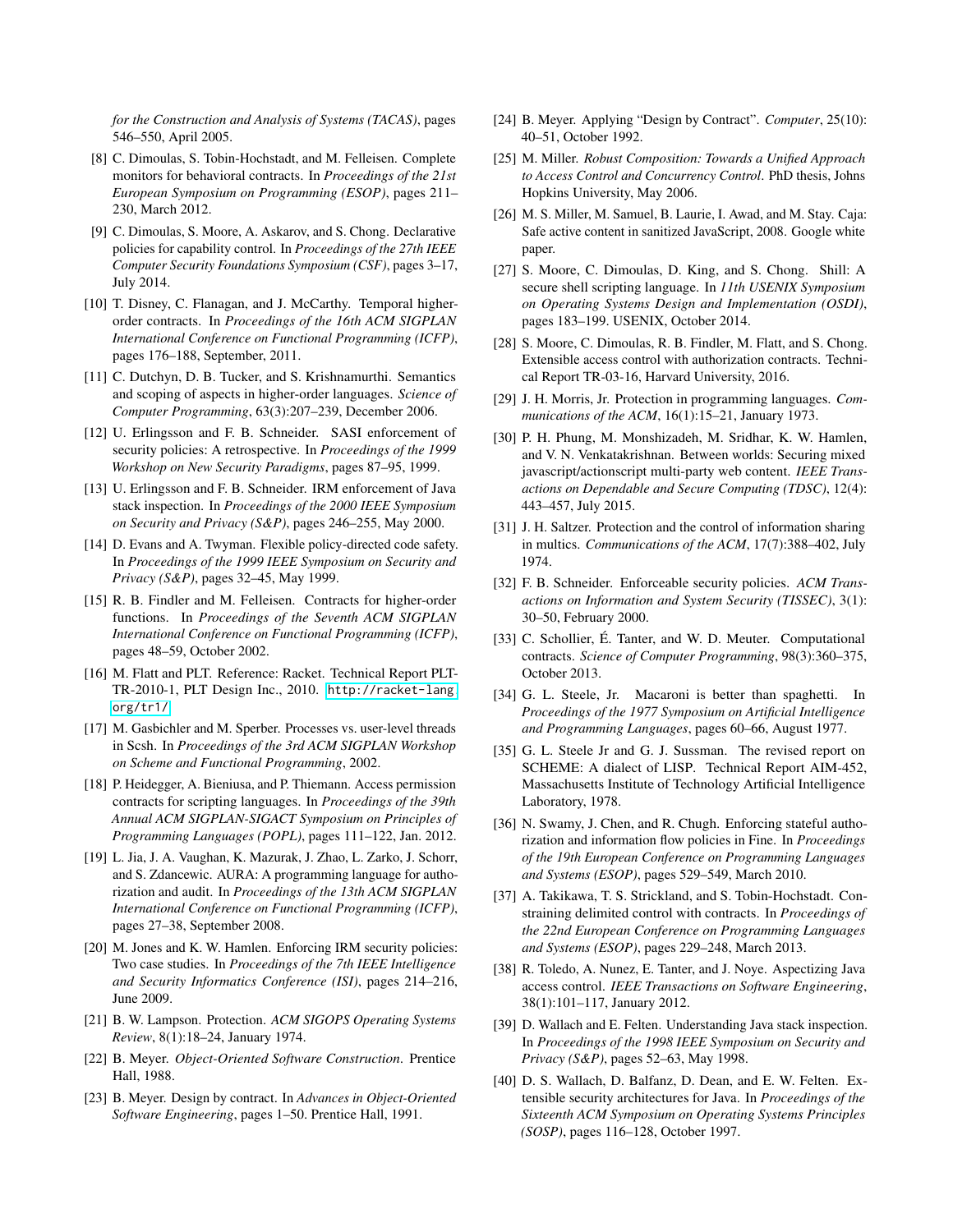# <span id="page-16-0"></span>A. Details of model

# A.1 Evaluation contexts

```
E ::= [\cdot] | E e | v E | let x = E in e | if E then e else e | E \oplus e | v \oplus E | E \le e | v \le Emake-parameter E | ?E | E := e | p(r) := Eparameterize E = e in e \mid parameterize p(r) = E in e \mid parameterize p(r) = v in Eflat/c(E) | param/c(E) | E : \tau \to (e) e | c : \tau \to (E) e | c : \tau \to (c) EE: \tau \to_{\text{a}} (\lambda x : \tau, e) e \mid c: \tau \to_{\text{a}} (\lambda x : \tau, e) E \mid \text{ctx/c}(E, (e \Rightarrow e \leftarrow e), \dots, e, (e \Rightarrow e \leftarrow e), \dots)\text{ctx/c}(v,(v \Rightarrow v \leftarrow v), \ldots, (E \Rightarrow e \leftarrow e), (e \Rightarrow e \leftarrow e), \ldots, e, (e \Rightarrow e \leftarrow e), \ldots)\text{ctx/c}(v, (v \Rightarrow v \leftarrow v), \dots, (v \Rightarrow E \leftarrow e), (e \Rightarrow e \leftarrow e), \dots, e, (e \Rightarrow e \leftarrow e), \dots)\text{ctx/c}(v,(v \Rightarrow v \leftarrow v), \ldots, (v \Rightarrow v \leftarrow E), (e \Rightarrow e \leftarrow e), \ldots, e, (e \Rightarrow e \leftarrow e), \ldots)\text{ctx/c}(v, (v \Rightarrow v \leftarrow v), \dots, E, (e \Rightarrow e \leftarrow e), \dots)\text{ctx/c}(v, (v \Rightarrow v \leftarrow v), \dots, v, (v \Rightarrow v \leftarrow v), \dots, (E \Rightarrow e \leftarrow e), (e \Rightarrow e \leftarrow e), \dots)\text{ctx/c}(v, (v \Rightarrow v \leftarrow v), \ldots, v, (v \Rightarrow v \leftarrow v), \ldots, (v \Rightarrow E \leftarrow e), (e \Rightarrow e \leftarrow e), \ldots)\text{ctx/c}(v,(v \Rightarrow v \leftarrow v), \ldots, v, (v \Rightarrow v \leftarrow v), \ldots, (v \Rightarrow v \leftarrow E), (e \Rightarrow e \leftarrow e), \ldots)|
                  \ellmon_j^k(E,e) \mid \ellmon_j^k(c,E) \mid check_j^k(E,e)\mathsf{guard}_i(E,v,v,e) | install/p<sub>i</sub> (v,e,E) | install/p<sub>i</sub> (v,E,v)module \ell exports x with x, \ldots where x = v, \ldots, x = E, x = e, \ldots; p
```
#### A.2 Typing judgments

 $\Sigma \vdash p : \tau$ 

 $\varnothing; \Sigma \vdash m_1 \triangleright \Gamma_1 \qquad \dots \qquad \Gamma_{n-1}; \Sigma \vdash m_n \triangleright \Gamma_n \qquad \Gamma_n; \Sigma \vdash e : \tau$  $\vdash m_1 ; \ldots m_n ; e : \tau$ 

 $\Gamma; \Sigma \vdash m \triangleright \Gamma'$ 

 $\emptyset; \Sigma \vdash e_1 : \tau_1 \quad \ldots \quad \{y_1 : \tau_1, \ldots, y_{n-1} : \tau_{n-1}\}; \Sigma \vdash e_n : \tau_n \quad \Gamma' = \{y_1 : \tau_1, \ldots, y_n : \tau_n\} \upharpoonright_{\{x_1, \ldots, x_{n'}\}}$  $\forall_{1\leq i\leq n'}.\exists_{1\leq h\leq n}.x_i\equiv y_h\wedge\tau_h\neq \tau$  ctc  $\wedge\tau_h\neq$  ctx ctc  $\qquad\forall_{1\leq i\leq n'}.\exists_{1\leq h\leq n}.x_{c_i}\equiv y_h\wedge\tau_h=\tau$  ctc  $\Gamma; \Sigma \vdash \textsf{module } \ell \textsf{ exports } x_1 \textsf{ with } x_{c_1}, \ldots, x_{n'} \textsf{ with } x_{c_{n'}} \textsf{ where } y_1 = e_1, \ldots, y_n = e_n \triangleright \Gamma \uplus \Gamma'$ 

Γ;  $\Sigma \vdash e : τ$ 

|                                                                                |                                                                                                                    |                                                                                                |                                                                                                               |                                                                                                                                                                                                                                               | $\Gamma(x) = \tau$ $\Gamma; \Sigma \vdash e_i : \mathsf{Int} \quad i \in \{1, 2\}$     |                                                |
|--------------------------------------------------------------------------------|--------------------------------------------------------------------------------------------------------------------|------------------------------------------------------------------------------------------------|---------------------------------------------------------------------------------------------------------------|-----------------------------------------------------------------------------------------------------------------------------------------------------------------------------------------------------------------------------------------------|----------------------------------------------------------------------------------------|------------------------------------------------|
| $\Gamma; \Sigma \vdash () :$ Unit                                              |                                                                                                                    | $\Gamma; \Sigma \vdash n : \mathsf{Int}$ $\Gamma; \Sigma \vdash \# \mathsf{t} : \mathsf{Bool}$ | $\Gamma;\Sigma \vdash \text{\tt\#f} : \mathsf{Bool}$                                                          |                                                                                                                                                                                                                                               | $\Gamma; \Sigma \vdash x : \tau$ $\Gamma; \Sigma \vdash e_1 \oplus e_2 : \mathsf{Int}$ |                                                |
|                                                                                |                                                                                                                    |                                                                                                |                                                                                                               | $\Gamma;\Sigma\vdash e_i:\mathsf{Int}$ $i\in\{1,2\}$ $\Gamma;\Sigma\vdash e_1:\tau_1$ $\Gamma[x\mapsto \tau_1];\Sigma\vdash e_2:\tau$ $\Gamma;\Sigma\vdash e_c:\mathsf{Bool}$ $\Gamma;\Sigma\vdash e_i:\tau$ $i\in\{1,2\}$                    |                                                                                        |                                                |
| $\Gamma; \Sigma \vdash e_1 \leq e_2 : \mathsf{Bool}$                           |                                                                                                                    | $\Gamma: \Sigma \vdash \text{let } x = e_1 \text{ in } e_2 : \tau$                             |                                                                                                               |                                                                                                                                                                                                                                               | $\Gamma: \Sigma \vdash$ if $e_c$ then $e_1$ else $e_2 : \tau$                          |                                                |
|                                                                                |                                                                                                                    |                                                                                                |                                                                                                               | $\Gamma[x \mapsto \tau_1]; \Sigma \vdash e : \tau_2$ $\Gamma[x \mapsto \tau]; \Sigma \vdash e : \tau$ $\Gamma; \Sigma \vdash e_1 : \tau_1 \to \tau_2$ $\Gamma; \Sigma \vdash e_2 : \tau_1$                                                    |                                                                                        | $\Sigma(r)=\tau$                               |
| $\Gamma; \Sigma \vdash \lambda x : \tau_1. e : \tau_1 \rightarrow \tau_2$      |                                                                                                                    | $\Gamma; \Sigma \vdash \mu x : \tau. e : \tau$                                                 |                                                                                                               | $\Gamma; \Sigma \vdash e_1 \; e_2 : \tau_2$                                                                                                                                                                                                   |                                                                                        | $\Gamma$ : $\Sigma \vdash p(r)$ : $\tau$ param |
|                                                                                | $\Gamma$ ; $\Sigma \vdash e : \tau$ param                                                                          |                                                                                                | $\Gamma$ ; $\Sigma \vdash e_1 : \tau$ param $\Gamma$ ; $\Sigma \vdash e_2 : \tau$                             |                                                                                                                                                                                                                                               | $\Gamma: \Sigma \vdash e : \tau$                                                       |                                                |
| $\Gamma: \Sigma \vdash ?e : \tau$<br>$\Gamma: \Sigma \vdash e_1 := e_2 :$ Unit |                                                                                                                    |                                                                                                |                                                                                                               |                                                                                                                                                                                                                                               | $\Gamma$ : $\Sigma$ $\vdash$ make-parameter $e : \tau$ param                           |                                                |
|                                                                                | $\Gamma; \Sigma \vdash e_1 : \tau_p$ param $\Gamma; \Sigma \vdash e_2 : \tau_p$ $\Gamma; \Sigma \vdash e_3 : \tau$ |                                                                                                |                                                                                                               |                                                                                                                                                                                                                                               | $\Gamma; \Sigma \vdash e_1 : \tau \text{ etc} \qquad \Gamma; \Sigma \vdash e_2 : \tau$ |                                                |
|                                                                                |                                                                                                                    | $\Gamma$ ; $\Sigma \vdash$ parameterize $e_1 = e_2$ in $e_3 : \tau$                            |                                                                                                               |                                                                                                                                                                                                                                               | $\Gamma$ ; $\Sigma \vdash \ell$ mon $_i^k(e_1, e_2)$ : $\tau$                          |                                                |
|                                                                                |                                                                                                                    |                                                                                                |                                                                                                               | $\Gamma; \Sigma \vdash e_1 : \text{ctx etc}$ $\Gamma; \Sigma \vdash e_2 : (\tau_d \rightarrow \tau_r)$ $\Gamma; \Sigma \vdash e_1 : \text{Bool}$ $\Gamma; \Sigma \vdash v_2 : \tau$ $\Gamma; \Sigma \vdash e : \beta \rightarrow \text{Bool}$ |                                                                                        |                                                |
|                                                                                | $\Gamma; \Sigma \vdash^{\ell} \text{mon}_i^k(e_1, e_2) : (\tau_d \rightarrow \tau_r)$                              |                                                                                                | $\Gamma; \Sigma \vdash \mathsf{check}_i^k(e_1, v_2) : \tau$                                                   |                                                                                                                                                                                                                                               | $\Gamma$ ; $\Sigma$ $\vdash$ flat/c(e) : $\beta$ ctc                                   |                                                |
| $\Gamma: \Sigma \vdash e : \tau$ ctc                                           |                                                                                                                    |                                                                                                | $\Gamma;\Sigma\vdash e_d:\tau_d$ etc $\Gamma;\Sigma\vdash e_r:\tau_r$ etc $\Gamma;\Sigma\vdash e_c$ : etx etc |                                                                                                                                                                                                                                               |                                                                                        |                                                |
| $\Gamma$ : $\Sigma$ $\vdash$ param/c(e) : ( $\tau$ param) ctc                  |                                                                                                                    |                                                                                                |                                                                                                               | $\Gamma;\Sigma\vdash e_d:\tau_d\rightarrow(e_c)\ e_r:\tau_d\rightarrow\tau_r$ ctc                                                                                                                                                             |                                                                                        |                                                |
|                                                                                |                                                                                                                    |                                                                                                |                                                                                                               | $\Gamma;\Sigma\vdash e_d:\tau_d$ ctc $\Gamma;\Sigma\vdash e_r:\tau_r$ ctc $\Gamma[x\mapsto \tau_d];\Sigma\vdash e:\mathsf{ctx}$ ctc                                                                                                           |                                                                                        |                                                |
|                                                                                |                                                                                                                    |                                                                                                | $\Gamma;\Sigma\vdash e_d:\tau_d\rightarrow_{\text{a}}(\lambda x:\tau_d,e)\ e_r:\tau_d\rightarrow\tau_r$ ctc   |                                                                                                                                                                                                                                               |                                                                                        |                                                |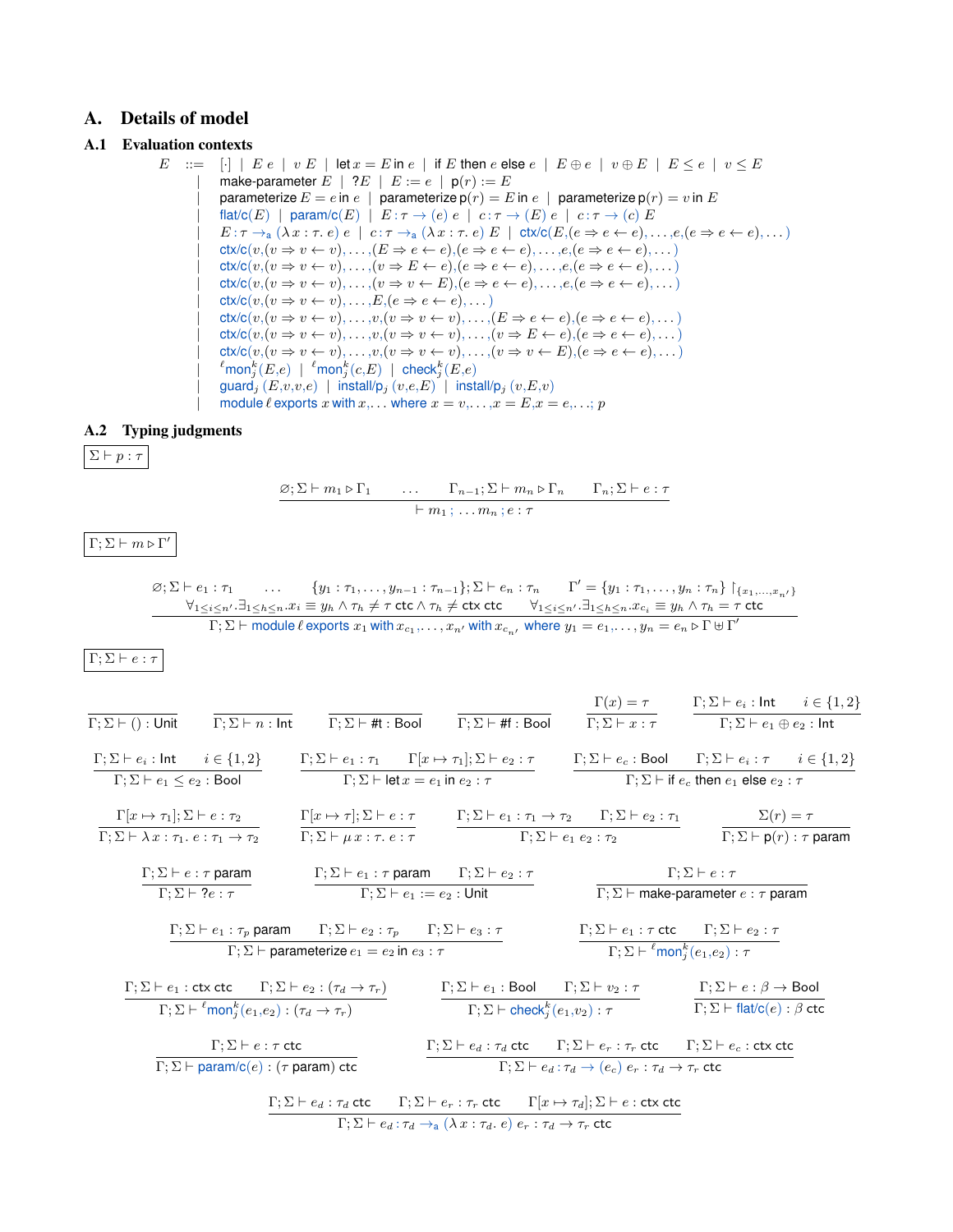$$
F_1\Sigma F = \rho_{n+1} + \text{Unit} + \text{Bool} = 17.25 \text{ kg} = 1001 \text{ m} = 17.25 \text{ kg} = 1001 \text{ m} = 17.25 \text{ m} = 17.25 \text{ m} = 17.25 \text{ m} = 17.25 \text{ m} = 17.25 \text{ m} = 17.25 \text{ m} = 17.25 \text{ m} = 17.25 \text{ m} = 17.25 \text{ m} = 17.25 \text{ m} = 17.25 \text{ m} = 17.25 \text{ m} = 17.25 \text{ m} = 17.25 \text{ m} = 17.25 \text{ m} = 17.25 \text{ m} = 17.25 \text{ m} = 17.25 \text{ m} = 17.25 \text{ m} = 17.25 \text{ m} = 17.25 \text{ m} = 17.25 \text{ m} = 17.25 \text{ m} = 17.25 \text{ m} = 17.25 \text{ m} = 17.25 \text{ m} = 17.25 \text{ m} = 17.25 \text{ m} = 17.25 \text{ m} = 17.25 \text{ m} = 17.25 \text{ m} = 17.25 \text{ m} = 17.25 \text{ m} = 17.25 \text{ m} = 17.25 \text{ m} = 17.25 \text{ m} = 17.25 \text{ m} = 17.25 \text{ m} = 17.25 \text{ m} = 17.25 \text{ m} = 17.25 \text{ m} = 17.25 \text{ m} = 17.25 \text{ m} = 17.25 \text{ m} = 17.25 \text{ m} = 17.25 \text{ m} = 17.25 \text{ m} = 17.25 \text{ m} = 17.25 \text{ m} = 17.25 \text{ m} = 17.25 \text{ m} = 17.25 \text{ m} = 17.25 \text{ m} = 17.25 \text{ m} = 17.25 \text{ m} = 17.25 \text{ m} = 17.25 \text{ m} =
$$

 $Γ; Σ ⊢ check: aee<sub>1</sub> add: aee<sub>2</sub> remove: aee<sub>3</sub> scope: aee<sub>4</sub> set-principal? : aee<sub>5</sub> principal: aee<sub>6</sub> set!-principal: aee<sub>7</sub>$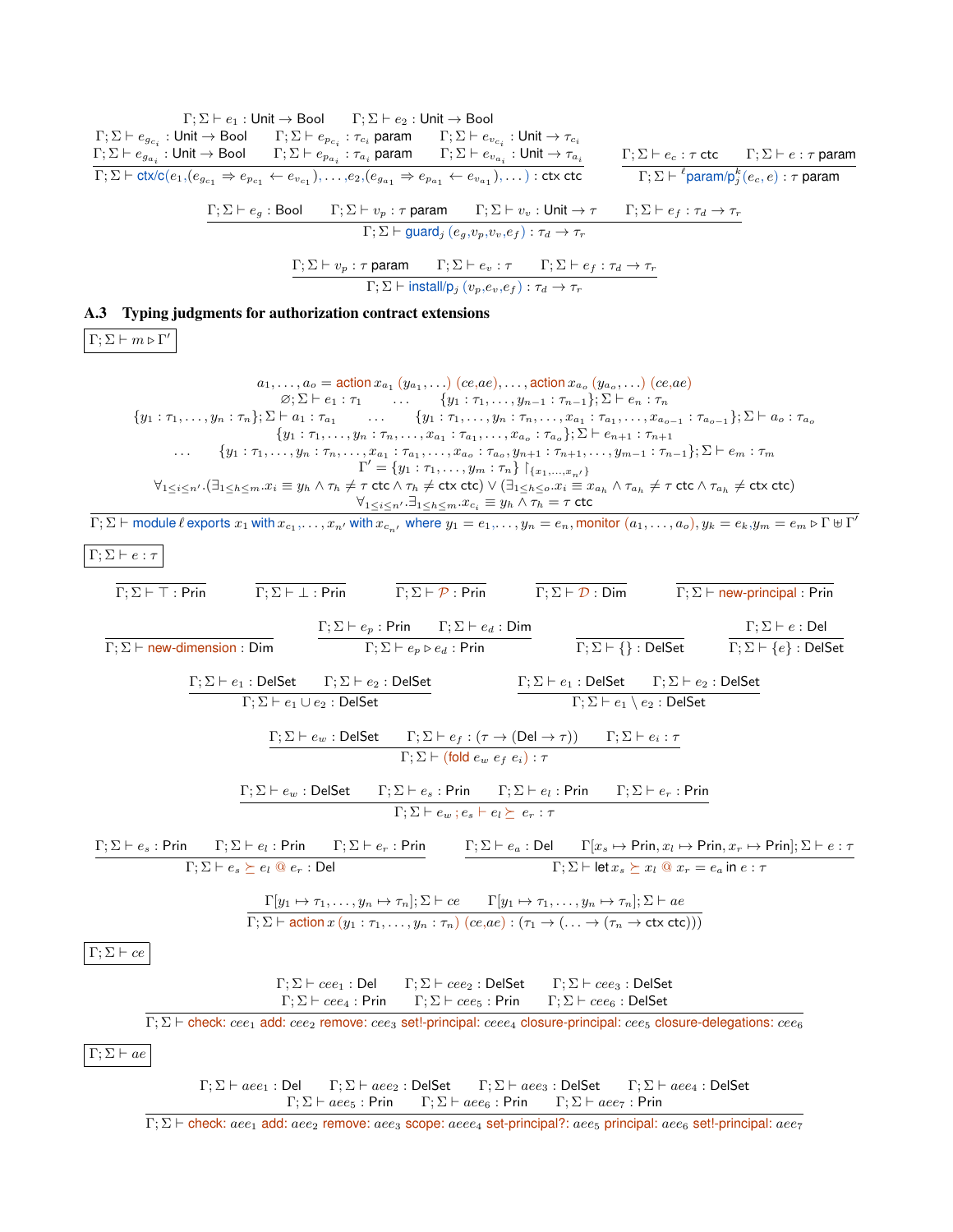

#### A.4 Compiling authorization contract extensions

```
compile \llbracket \text{module } \ell \text{ exports } x_1 \text{ with } x_{c_1}, \ldots \text{ where } y_1 = e_2, \ldots, p \rrbracket =compile-monitor[[module \ell exports x_1 with x_{c_1}, \ldots where y_1 = e_2, \ldots; compile[[p]]]
compile\llbracket e \rrbracket = ecompile-monitor \mathsf{module}\ \ellexports x_1 with x_{c_1}, \ldotswhere y_1 = e_1, \ldots, y_n = e_n,
                                   monitor (\arctan x_{a_1}(y_{a_1}:\tau_{y_{a_1}},\ldots)(ce_1,ae_1),\ldots,\arctan x_{a_n}(y_{a_n}:\tau_{y_{a_n}},\ldots)(ce_n,ae_n)),y_{n+1} = e_{n+1}, \ldots, y_m = e_m; \mathbb{R} =
      module \ellexports x_1 with x_{c_1}, \ldotswhere y_1 = e_1, ..., y_n = e_n,
                p = make-parameter \top, d = make-parameter \{\}, s = make-parameter \{\},cp = make-parameter \top, cd = make-parameter \{\},\cusp = make-parameter \top, \text{curl} = make-parameter \{\},\x_{a_1} = \text{compile-action}[\text{action } x_{a_1} (y_{a_1} : \tau_{y_{a_1}}, \ldots) (ce_1, ae_1), p, d, s, cp, cd, curp, curl],. . . ,
                x_{a_n} = \text{compile-action}[\text{action } x_{a_n} (y_{a_n} : \tau_{y_{a_n}}, \ldots) (ce_n, ae_n), p, d, s, cp, cd, curp, curd],y_{n+1} = e_{n+1}, \ldots, y_m = e_m;where p, d, s, cp, cd, curp, and curd are fresh
  compile-action \left[\arctan x (y : \tau_y, \ldots) (ce, ae), p, d, s, cp, cd, curp, curd\right] =\lambda y : \tau_y \ldots.
              \textsf{ctx}/\textsf{c}(\textsf{compile-ce}_\textsf{check}[\![ce,p,d,s,curr,p,curl]\!],compile-ce<sub>cp</sub>[ce, cp, curr, curl],compile-ce<sub>cd</sub>\llbracket ce, cd, curp, curd\rrbracket,compile-ae<sub>check</sub>\llbracket ae, p, d, s, cp, cd, curp, curd\rrbracket,\text{compile-ae}_{\mathbf{s}}[\![ae, s, cp, cd, curp, curd]\!]\text{compile-ae}_{p}[\![ae, p, cp, cd, curp,curd]\!]compile-ce<sub>check</sub> [check: e_1 add: e_2 remove: e_3 set!-principal: e_4 closure-principal: e_5 closure-delegations: e_6, p, d, s, curp, curd] =
           \lambda _ : Unit.
              let \_ = \textit{curr} := ?p in
              let \_ = \operatorname{curl} := ?d \cup ?s in
              let p_1 \succeq p_2 \tQ p_3 = \text{compile-cee} [e_1, curp, curd] in
              if (2curd); p_3 \vdash p_1 \succeq p_2 then
                 let add = \text{compile-cee} [e_2, curp, curd] in
                  let remove = compile-ceE_3, curp, curd in
                  let setprin = compile-cee [e_4, curp,curl] in
                 let = d := (?d \cup add)/remove in
                 \ensuremath{\mathsf{let}}\xspace_-=p:=\mathop{\mathit setprin}\xspace in
                 #t
              else #f
  compile-ce<sub>cp</sub>[check: e_1 \text{ add}: e_2 \text{ remove}: e_3 \text{ set}].principal: e_4 closure-principal: e_5 closure-delegations: e_6, cp, curp, curl \equiv
```
 $((\lambda_{-}:$  Unit. #t)  $\Rightarrow cp \leftarrow (\lambda_{-}:$  Unit. compile-cee  $[e_5, curp,curd])$ 

compile-ce<sub>cd</sub> check:  $e_1$  add:  $e_2$  remove:  $e_3$  set!-principal:  $e_4$  closure-principal:  $e_5$  closure-delegations:  $e_6$ ,  $cd$ ,  $curp$ ,  $curl$  =  $((\lambda_{-}:$  Unit. #t $) \Rightarrow cd \leftarrow (\lambda_{-}:$  Unit. compile-cee  $[e_6, curp,curl]]$ )